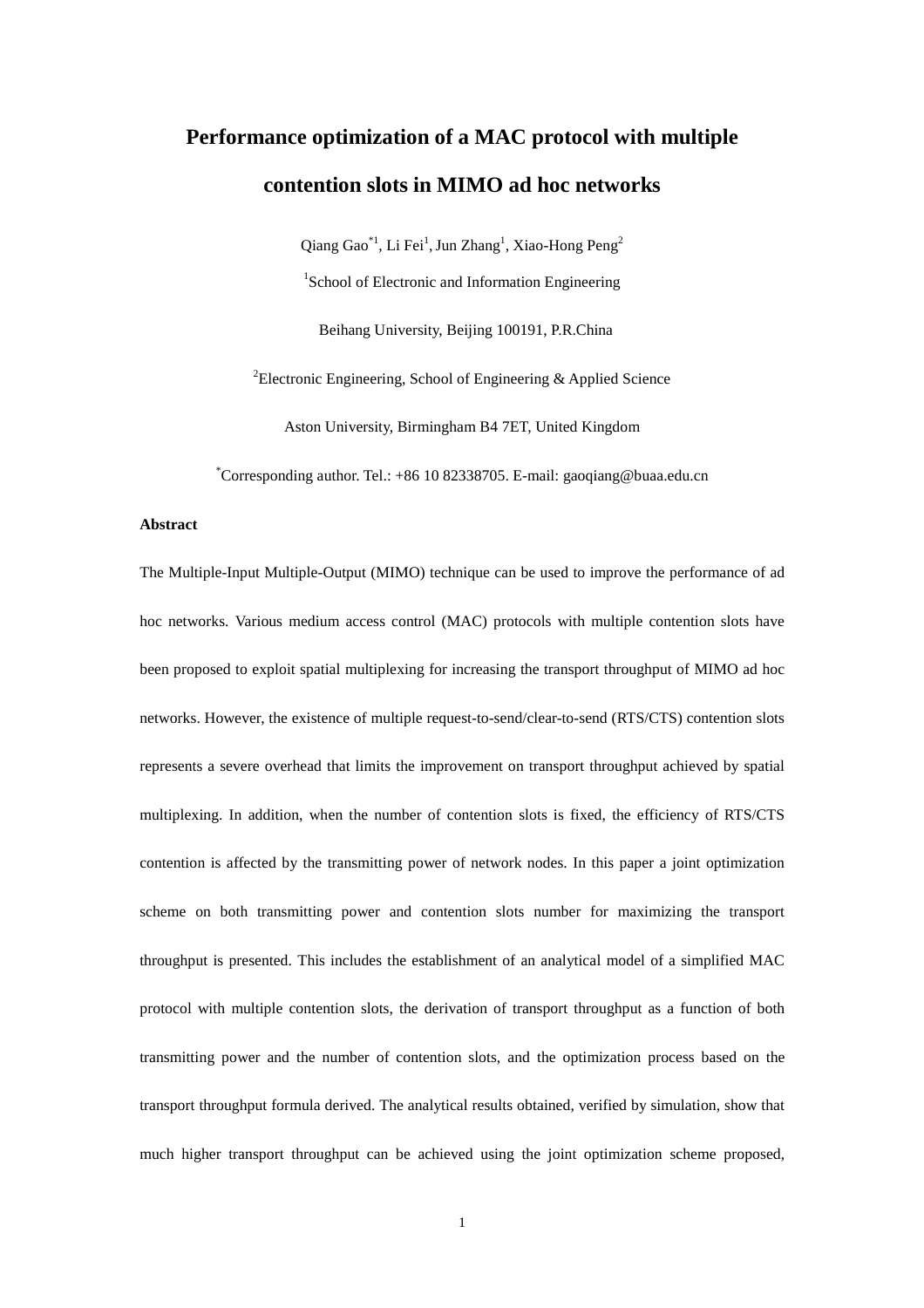compared to the non-optimized cases and the results previously reported.

**Key words:** ad hoc networks, MIMO, performance optimization, MAC protocol with multiple contention slots, transport throughput

# **1 Introduction**

Wireless ad hoc networks have attracted a great deal of attention in various applications for their flexibility to operate without any infrastructure. The Multiple-Input Multiple-Output (MIMO) technique has also been widely applied in wireless networks for mitigate fading effects and consequently enhance performances of the network [1-3]. Recent research on MIMO ad hoc networks has mainly focused on either mitigating fading of wireless links by exploiting spatial diversity [4-6] or improving the efficiency of networks by exploiting spatial multiplexing [7-12].

To employ the MIMO technique in ad hoc networks the medium access control (MAC) protocol needs to be properly designed. The conventional MAC protocols designed for Single-Input Single-Output (SISO) systems have been extended to exploit the spatial diversity in MIMO systems [3, 6] in ad hoc networks. In particular, some new MAC protocols have also been proposed to create spatial multiplexing of MIMO transmissions [8-12]. Spatial multiplexing in a MIMO ad hoc network forms multiple links in a neighborhood for simultaneous data transmissions to improve the transmission efficiency of the network [7]. In [8] a multiple contention slots MAC protocol named Mitigating Interference using Multiple Antennas MAC (MIMA-MAC) has been proposed. The transmitter uses a single antenna from the available multiple antennas for data transmission and the receiver uses all the multiple antennas equipped for signal reception and interference suppression. The medium access contention in multiple request-to-send/clear-to-send (RTS/CTS) contention slots is introduced for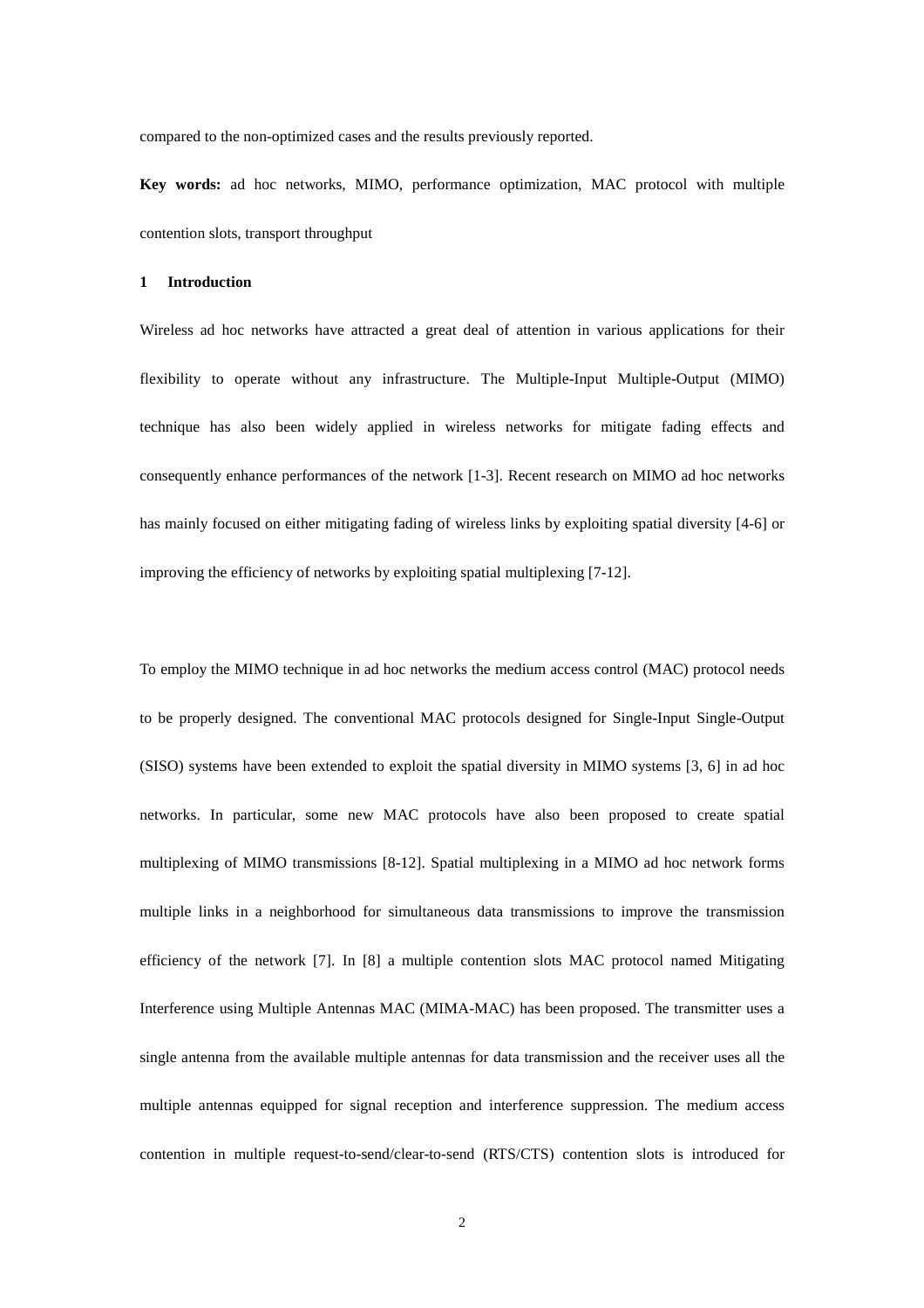multiple transmitters in a neighborhood before simultaneous data transmission takes palce. An enhanced version of this MAC protocol with multiple contention slots called Mitigating Interference using Multiple Antennas with Antenna Selection MAC (MIMA/AS-MAC) is presented in [9]. Similar approaches are also reported, such as the Parallel RTS Processing MAC protocol for controlling the maximum number of coexisting data streams in a neighborhood [10], the Multiple Antennas Receiver-Initiated Busy-Tone MAC protocol [11], and a MAC protocol that takes into account of the strength of interference and the spatial correlation between interference and the desired signal in order to exploit the interference cancellation capacity of the MIMO system [12]. However, to the best of our knowledge, in the MAC protocols that employ multiple contention slots for multiple transmitters in a neighborhood, the effects of the contention slot number and transmitting power on transport throughput have not been investigated and consequently the work on joint optimization of these two factors for improving transport throughput has not been reported.

In the MAC protocols that employ multiple RTS/CTS contention slots, multiple transmitters in a neighborhood contend for medium access before transmitting their data simultaneously. The multiple RTS/CTS contention slots impose a severe overhead that limits the performance improvement by exploiting spatial multiplexing in ad hoc networks. Therefore, there is a need to optimize the number of contention slots in order to have the best trade-off between the spatial multiplexing gain and the overhead caused by multiple RTS/CTS contention slots. For a given number of contention slots, the efficiency of RTS/CTS contention in a MAC protocol will also be affected by the transmitting power that determines the number of neighboring nodes. Therefore, to maximize transport throughput the number of contention slots and transmitting power should be optimized jointly. In this paper, we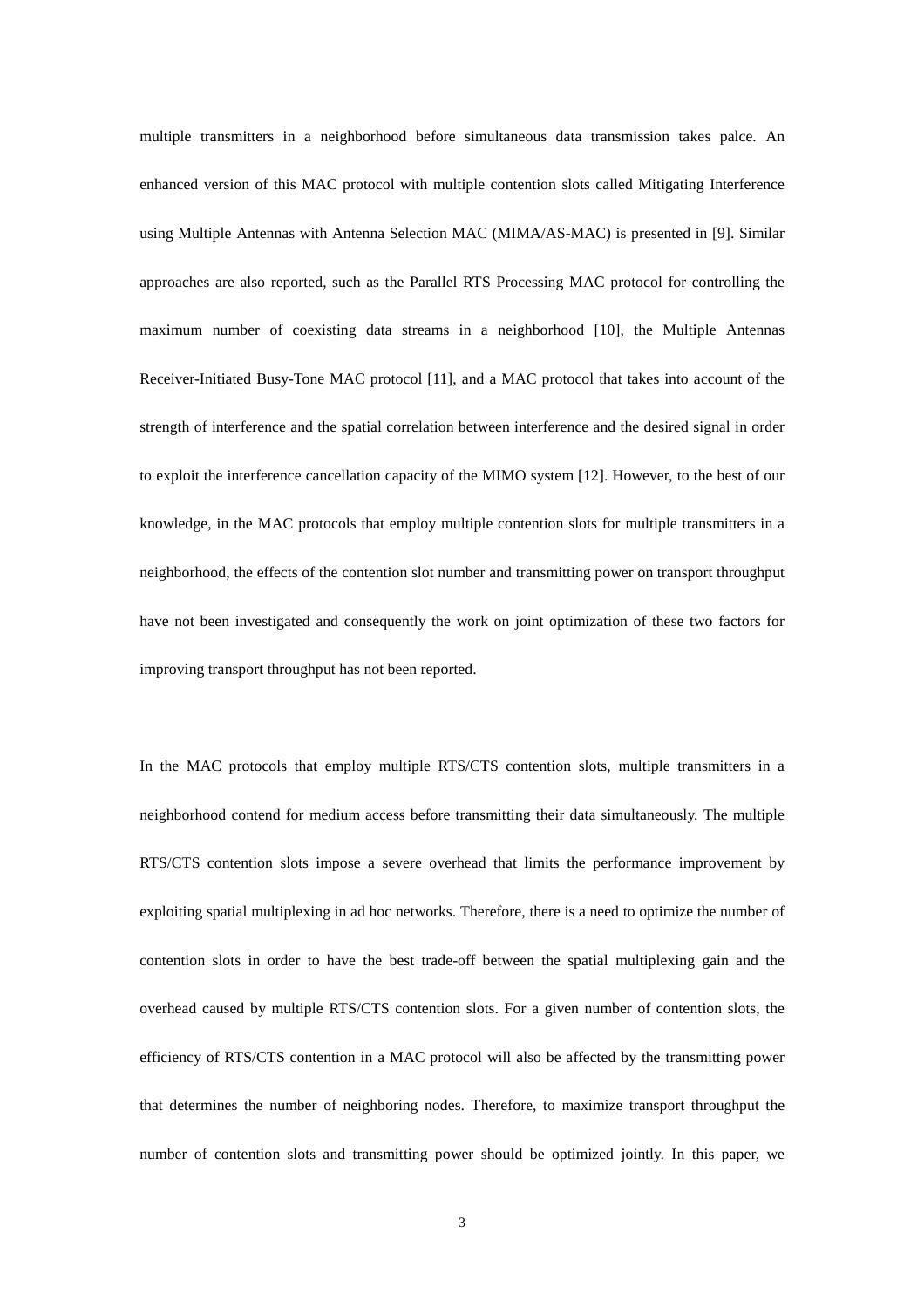establish an analytical model for a simplified MAC protocol with multiple contention slots in MIMO ad hoc network. Based on this model, transport throughput, as a function of the number of contention slots and transmitting power, is derived and maximized through the joint optimization of the two factors. Both numerical and simulation results are produced to show the benefits of the scheme proposed through comparisons with other MAC protocol and the simplified protocol without optimization.

The paper is organized as follows. In Section 2, a simplified MAC protocol with multiple RTS/CTS contention slots is introduced. In Section 3, an analytical model of the MAC protocol is established. Numerical and simulation results are presented with discussions in Section 4. In Section 5 the effect of channel error on the performance is analyzed. Finally, we conclude the paper in Section 6.

## **2 The MAC protocol with multiple RTS/CTS contention slots**

We assume that each node in an ad hoc network is equipped with multiple antennas. To exploit spatial multiplexing, a transmitting node transmits independent data streams from one of the multiple antennas to one receiving node, while at the receiving node all the antennas are used to receive the data and suppress interference [8-10]. The number of receiver antennas determines the degree of freedom (DOF), which is equal to the maximum number of coexisting links in a neighborhood [9]. The channel is assumed quasi-static and thus unchanged during the transmission of a packet. When the number of independent data streams is less than or equal to DOF, the receiver can differentiate the data streams received simultaneously and suppress interference through some algorithms such as zero-forcing or maximum likelihood detection based on the estimated channel state information [9]. Therefore,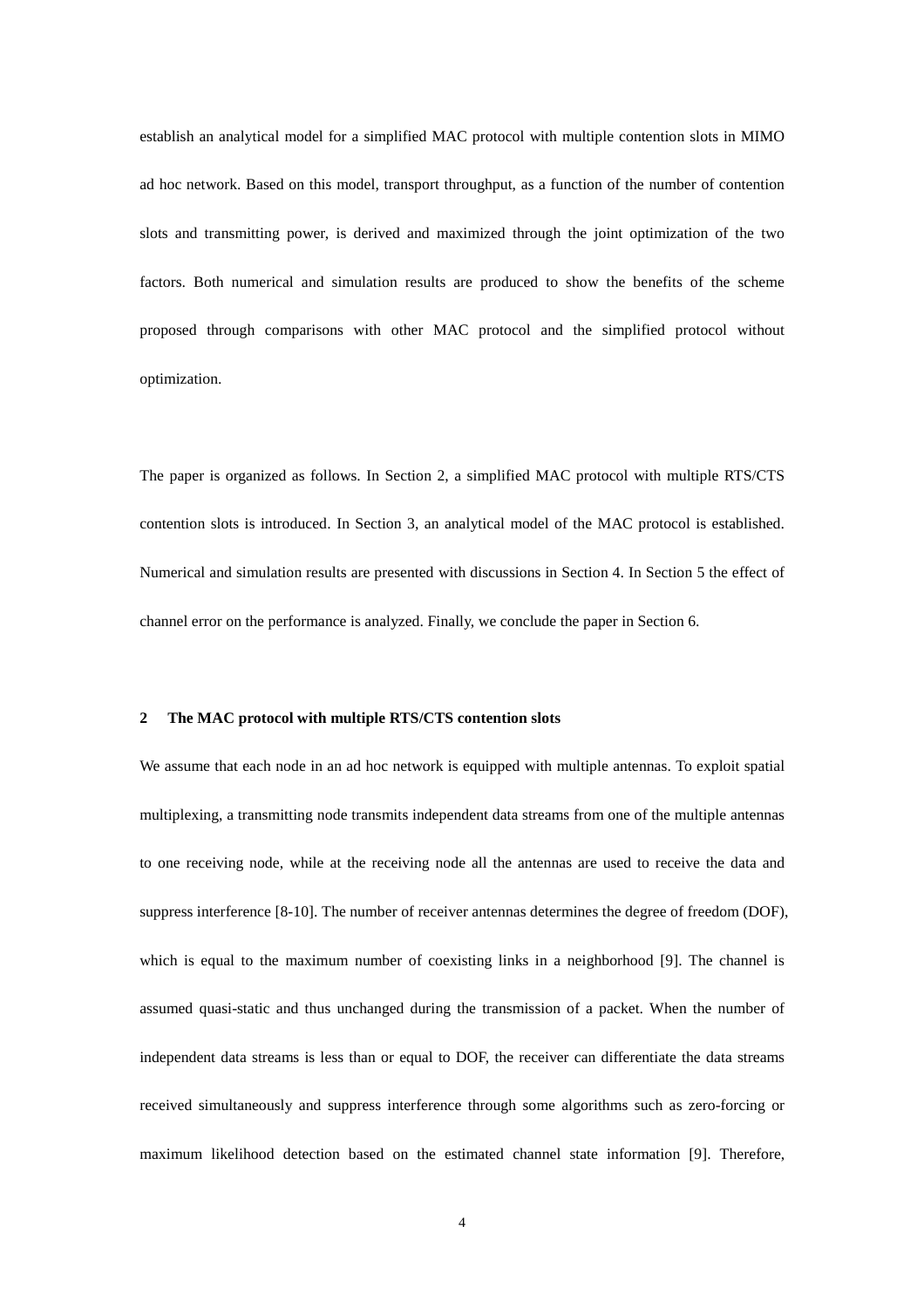multiple transmitter-receiver pairs can coexist in a neighborhood when spatial multiplexing is created in an ad hoc network. To allow multiple transmitters in a neighborhood to transmit data to their target receivers simultaneously, some MAC protocols with multiple contention slots have been proposed, i.e. MIMA-MAC [8] and its enhanced versions [9-12] which have more delicate functions such as antenna selection, parallel RTS processing and busy tone medium access. In [12] the spatial correlation between the signal and interference is taken into account to exploit the spatial dimension of freedom offered by MIMO in designing the MAC protocol. In this paper we will investigate the effects of the contention slot number and transmitting power on transport throughput, aiming to improve the transport throughput by jointly optimizing these two factors. In our investigation, in order to keep the model from being over-complicated, a simplified MAC protocol is introduced and studied, where only the essential functions for nodes to contend for medium access and transmit data packets simultaneously are included in the protocol. The methodology used here can be extended to embrace more complex functions such as carrier sense and back-off procedures in future work.

The MAC protocol assumes that the nodes in the network are synchronized, which can be achieved by employing a scheme such as the global positioning system (GPS). The transmission time is divided into fixed-size frames. The frame structure of the simplified MAC protocol with multiple contention slots is shown in Fig. 1. A MAC frame contains four periods: contention period, training period, data period, and Acknowledgement (ACK) period. The contention period for medium access consists of multiple RTS/CTS contention slots. The training period for training sequence transmission to estimate channel states consists of multiple training slots. The data period is for simultaneous data packet transmission by the transmitters which have acquired a channel during the contention period. The ACK period for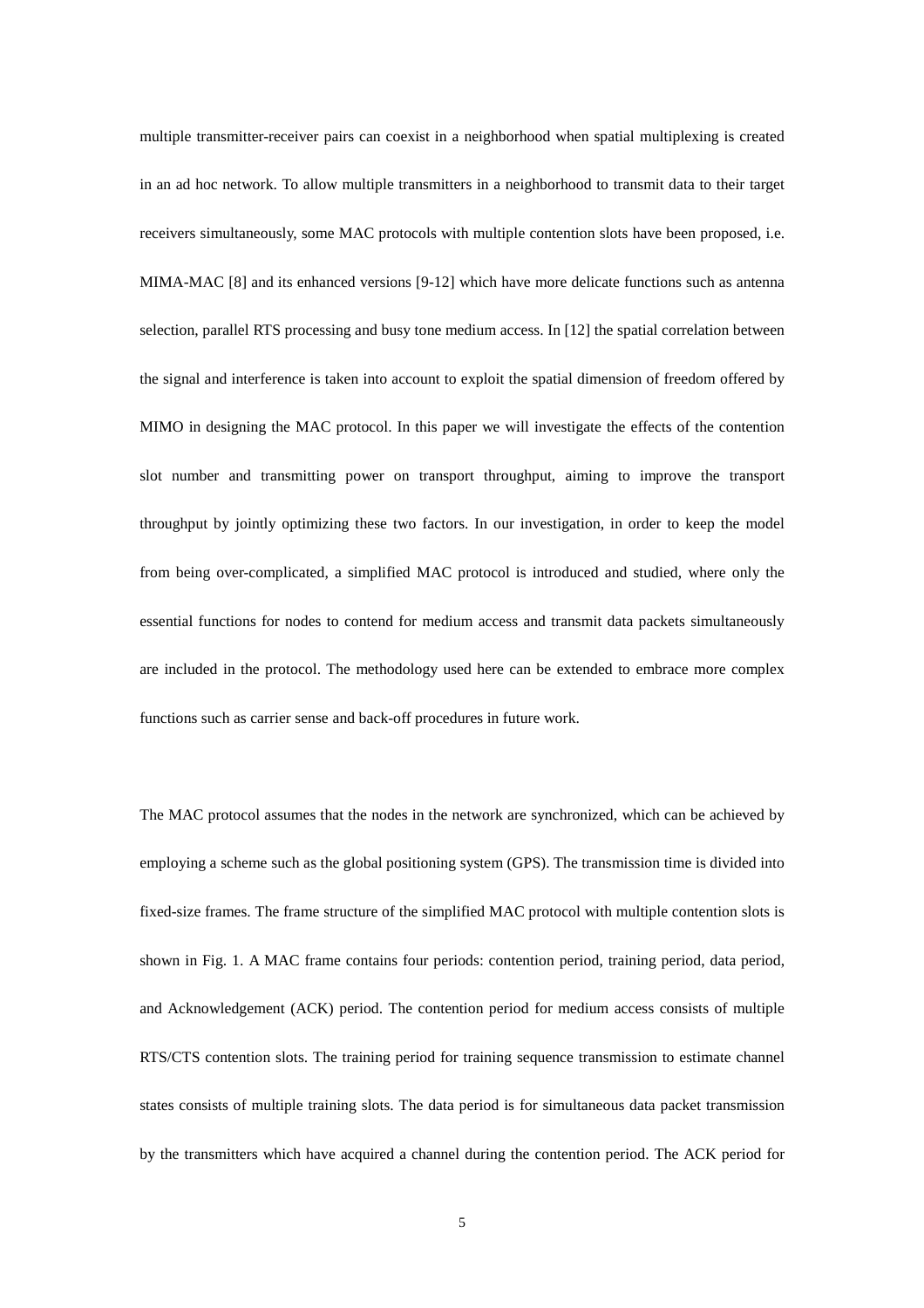the receivers transmitting ACK packets to confirm that they have received the data packets without error consists of multiple ACK slots. The numbers of contention slots, training slots and ACK slots are set to be the same [9], and is denoted as  $m<sub>c</sub>$ . The adjacent frames are separated by Distributed Inter-frame Space (DIFS), and any two adjacent periods or slots within a frame are separated by Short Inter-frame Space (SIFS). DIFS and SIFS are adopted from the IEEE 802.11 MAC standards. According to the frame structure, the duration of a frame  $t_f$  is given by

$$
t_f = m_c (t_c + t_{tr} + t_{ACK}) + t_D + DIFS
$$
 (1)

where  $t_c$  is the duration of a contention slot,  $t_r$  is the duration of a training slot,  $t_{ACK}$  is the duration of an ACK slot, and  $t<sub>D</sub>$  is the duration of data period. Compared with other slots the duration of a training slot is very short [8-10]. Other durations are given respectively by

$$
t_c = \frac{L_{RTS} + L_{CTS}}{r_b} + 2 \times SIFS
$$
 (2)

$$
t_{ACK} = \frac{L_{ACK}}{r_b} + SIFS \tag{3}
$$

$$
t_D = \frac{L_D}{r_b} + SIFS \tag{4}
$$

where  $r_b$  is the transmission bit rate;  $L_{RTS}$  is the size of a RTS packet,  $L_{CTS}$  is the size of a CTS packet,  $L_D$  is the size of a data packet, and  $L_{ACK}$  is the size of an ACK packet, all in bits.

To better explain the MAC protocol, we present an exemplary process of the protocol in Fig. 2. Four nodes with two antennas each are located within the transmission range of each other, as shown in Fig. 2 (a). Node 1 wants to send a data packet to node 2; likewise node 3 intends to send a data packet to node 4. The transmitter randomly selects a contention slot to transmit the RTS packet to its target receiver for medium access contention. If the receiver has no data to transmit and has not received any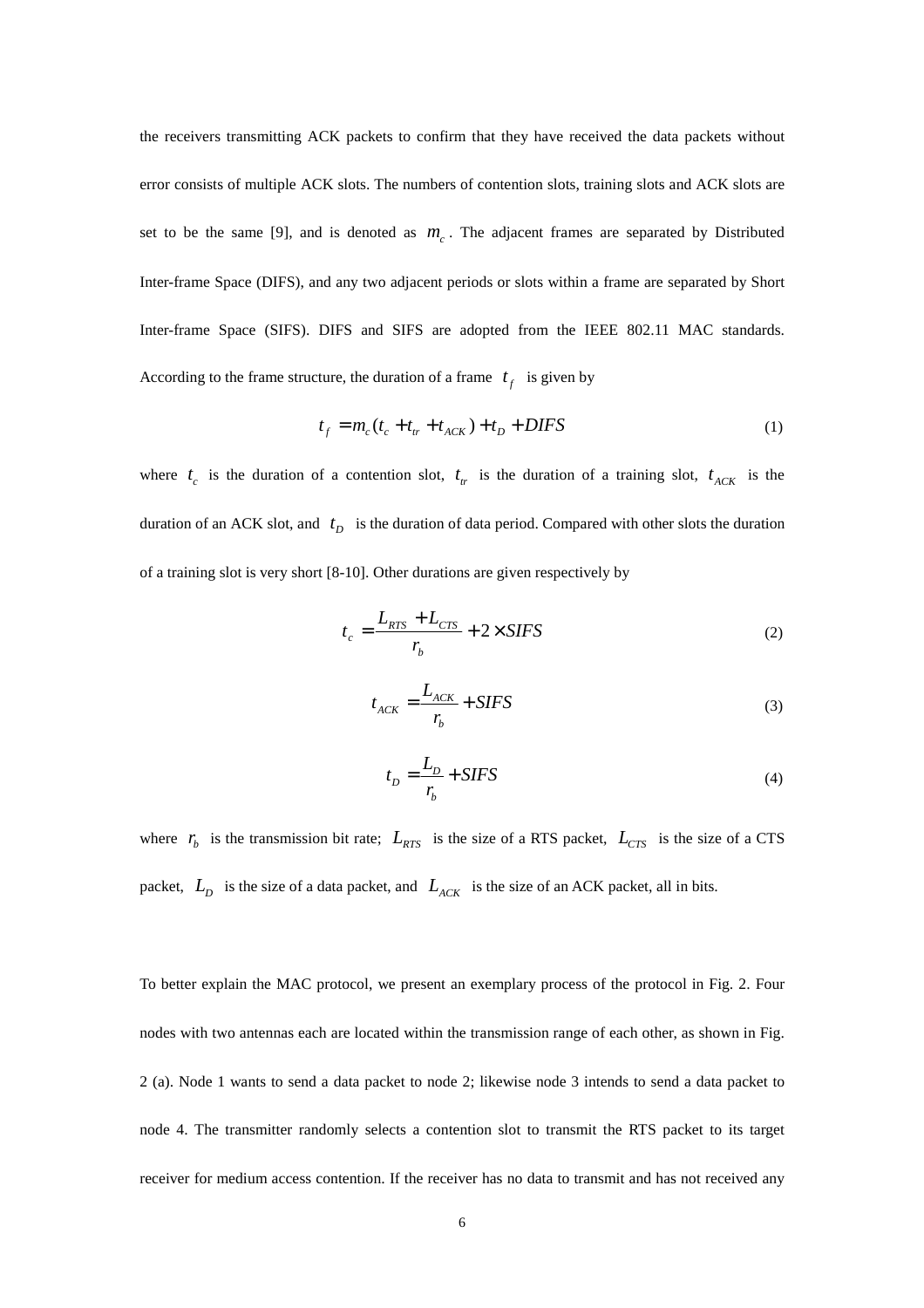RTS packet before, it replies with the CTS packet in the corresponding CTS sub-slot. The nodes that have successfully exchanged RTS/CTS acquire a transmission channel. In this example, the RTS/CTS exchange between node 1 and node 2 is conducted in contention slot 1 and the RTS/CTS exchange between node 3 and node 4 is conducted in contention slot 2, as shown in Fig. 2 (b). The transmitter and the receiver determine which training slot and ACK slot to use based on the contention slot in which they have successfully exchanged RTS and CTS. Therefore, in this example, node 1 and node 3 use training slot 1 and training slot 2, respectively, and node 2 and node 4 use ACK slot 1 and ACK slot 2, respectively. During the data period, the transmitters that acquire a channel during the contention period will transmit data packets simultaneously. Receivers are responsible for processing the received data and suppressing interference using the estimated channel state information.

#### **3 System model of the MAC protocol**

We consider a MIMO ad hoc network consisting of N nodes that are uniformly distributed in an  $a \times a$  square area. Each node in the network is equipped with *D* antennas, i.e., the degree of freedom is *D* . We define the neighborhood of a node as a group of nodes that are within the transmission range of the node. The average node number in the neighborhood of an arbitrary node *x* including itself, *M* , is given by

$$
M = \lfloor (N-1)P_n \rfloor + 1 \tag{5}
$$

where  $\lfloor z \rfloor$  denotes the largest integer that does not exceed real  $z$  and  $P_n$  is the probability that an arbitrary node is within the neighborhood of node  $x$ , and is given by

$$
P_n = \int_0^R f(r) dr \tag{6}
$$

where  $\vec{R}$  is the maximum transmission distance of node  $\vec{x}$ . As in [13], the probability density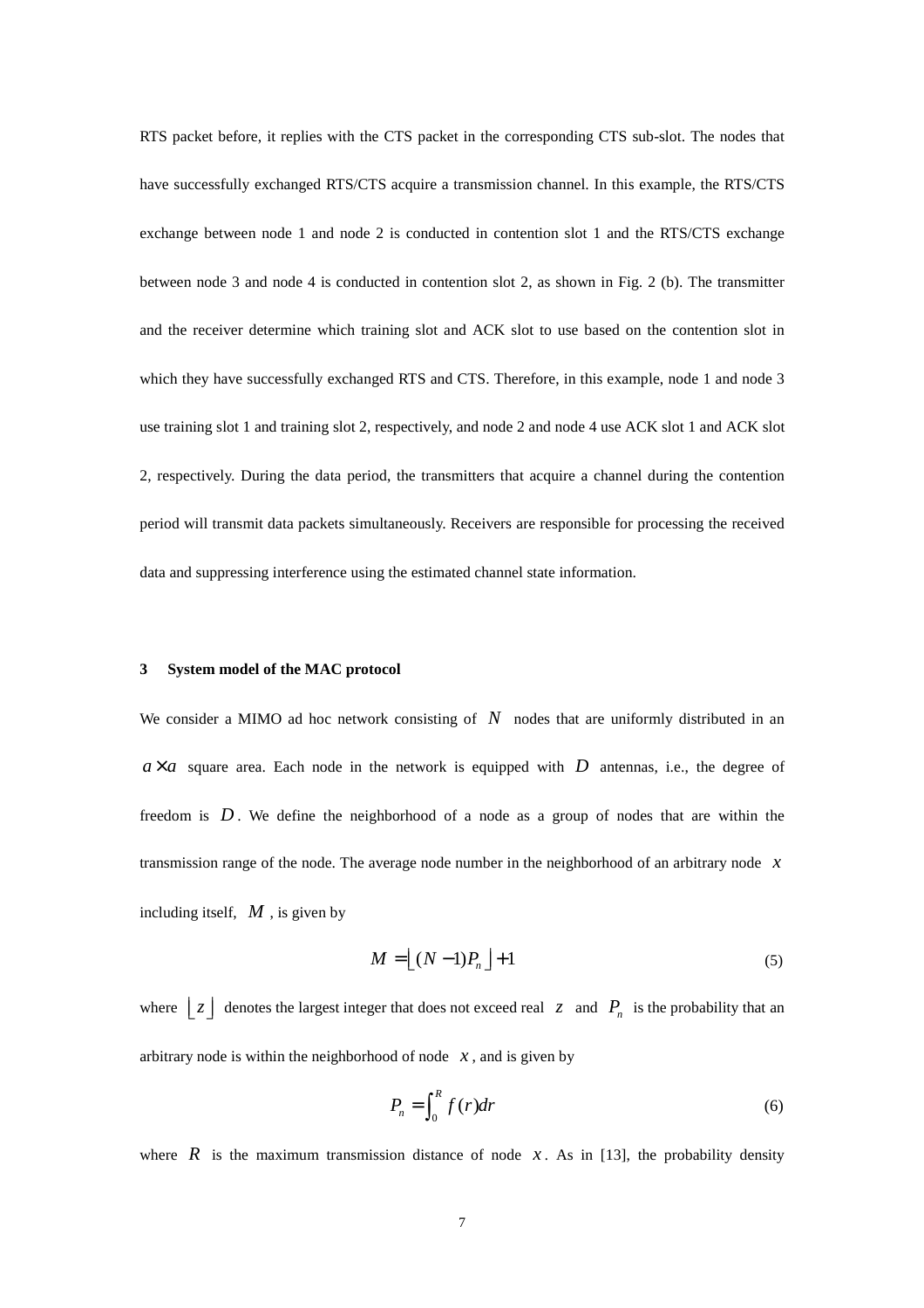function characterizing the distance  $r$  between two nodes in the square area,  $f(r)$ , is given by

$$
f(r) = \frac{4r}{a^4} \cdot f_0(r) \tag{7}
$$

and

$$
f_0(r) = \begin{cases} \frac{\pi}{2}a^2 - 2ar + \frac{1}{2}r^2, & 0 \le r \le a \\ a^2 \cdot \arcsin(\frac{a}{r}) + 2a\sqrt{r^2 - a^2} - a^2 - a^2 \cdot \arccos(\frac{a}{r}) - \frac{1}{2}r^2, & a \le r \le \sqrt{2}a \\ 0, & \text{otherwise} \end{cases}
$$
 (8)

We assume that the free space propagation model is applied with square-law path loss, hence *R* is given by

$$
R = \frac{c}{4\pi f_c} \cdot \sqrt{\frac{P_t}{P_{rth}}}
$$
(9)

where  $f_c$  is the carrier frequency, *c* is the speed of light,  $P_t$  is the transmitting power, and  $P_{rth}$ is the minimum required signal power received by the receiver or receiver sensitivity.

We assume that a node generates a new packet destined to its neighbor after a random idle period that is exponentially distributed with an average of  $1/\lambda$  seconds, where  $\lambda$  is the average number of packets generated in a node per second. The probability that a node has data to transmit at the beginning of a MAC frame, *p*, is given by

$$
p = 1 - e^{-\lambda t_f} \tag{10}
$$

Suppose that an arbitrary node  $x$  has a newly generated packet destined to a randomly selected node *y* in its neighborhood. In the simplified MAC protocol the transmission from node *x* to node *y* is successful if and only if the following conditions are satisfied: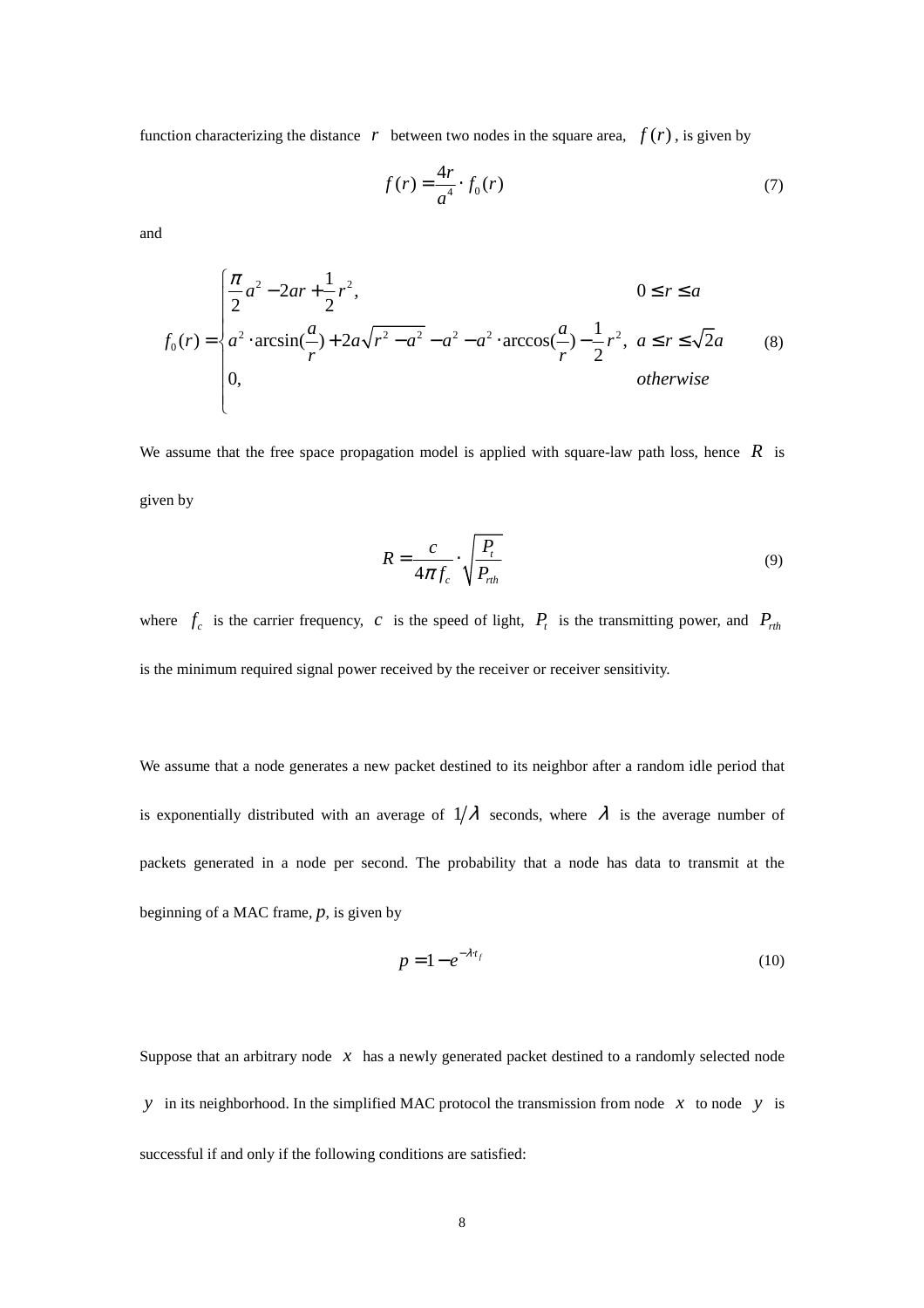(i) during the contention period the RTS/CTS exchange between node  $x$  and node  $y$  is successful; (ii) node *y* receives all the training sequences from neighboring transmitters successfully in order to estimate channel states;

(iii) the number of transmitters, *k* , that have acquired a channel within *y*'s neighborhood is less than the degree of freedom (DOF),  $D$ , and thereby node  $y$  can receive data packets from node  $x$ correctly and suppress the interference produced by neighboring transmitters; and

(iv) node *x* can successfully receive the confirmed ACK packet from node *y* .

There is no more than one ACK packet transmitted in one slot as the index of ACK slot is determined by that of contention slot where the transmitter and the receiver have successfully exchanged RTS and CTS packets. Therefore, there is no collision in transmission of ACK packets. The probability of successful data packet transmission from node  $x$  to node  $y$  can be expressed as

$$
P_s = P\{RTS \mid CTS \text{ exchange between } x \text{ and } y \text{ is successful}\}
$$
\n
$$
P\{y \text{ receives all the training sequences from neighboring transmitters successfully}\}
$$
\n
$$
\sum_{k=0}^{D-1} P\{k \text{ transmitters besides } x \text{ within } y \text{ is neighborhood} \text{ acquire channel}\}
$$
\n
$$
(11)
$$

Since node  $x$  randomly selects a contention slot to exchange RTS/CTS packets with node  $y$ , the first probability term in Eq.(11) is given by

$$
P\{RTS \mid CTS \text{ exchange between } x \text{ and } y \text{ is successful}\}
$$
\n
$$
= \sum_{i=1}^{m_e} [P\{x \text{ select the } i\text{th contention slot}\} \cdot P\{RTS \mid CTS \text{ exchange between } x \text{ and } y \text{ in the } i\text{th contention slot is successful}\}]
$$
\n
$$
= \frac{1}{m_e} \cdot \sum_{i=1}^{m_e} P\{RTS \mid CTS \text{ exchange between } x \text{ and } y \text{ in the } i\text{th contention slot is successful}\}
$$
\n
$$
(12)
$$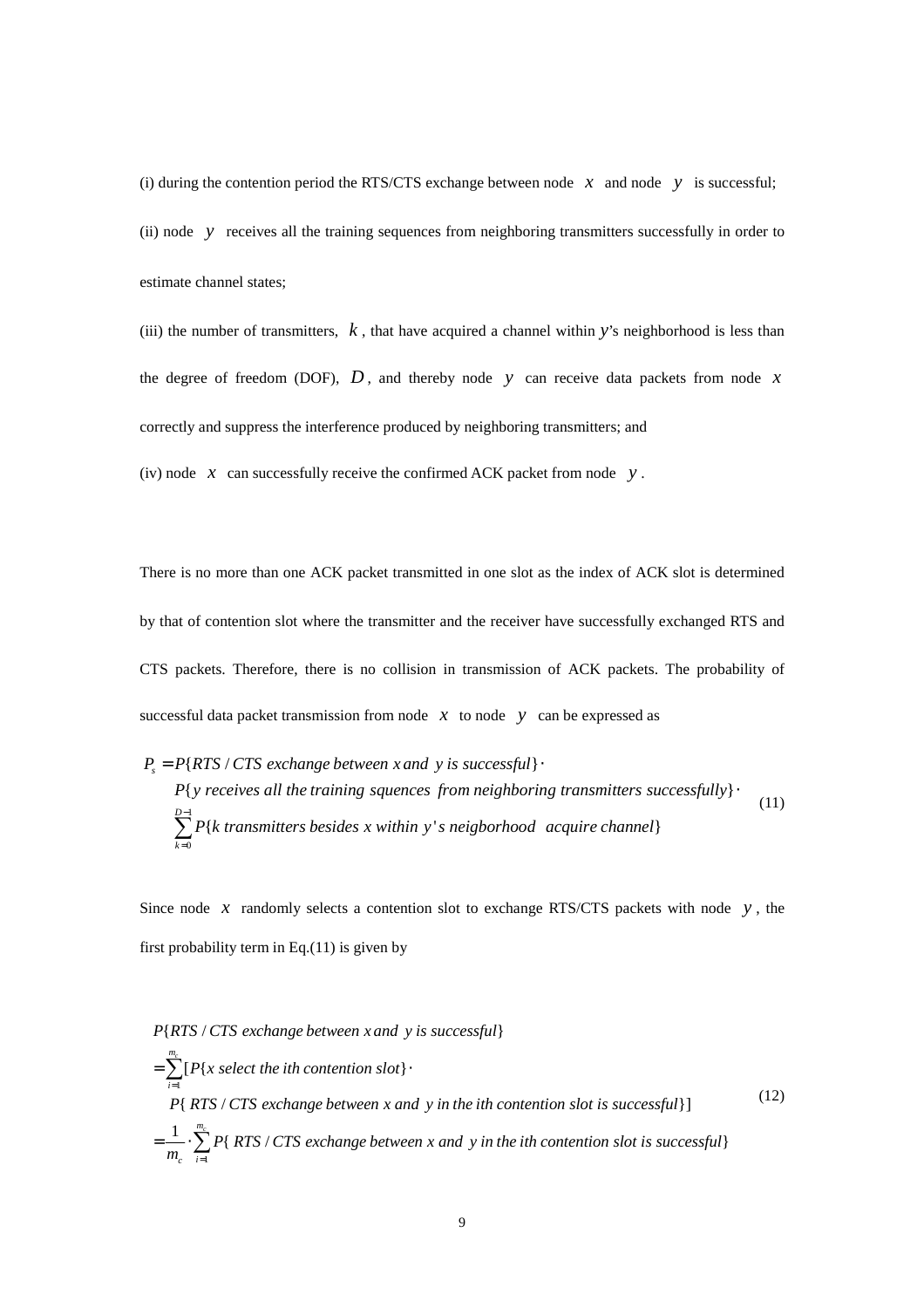The probability term of the last line in Eq. (12) can be derived as follows.

The probability that there are  $M_1$  nodes besides node  $x$  in the neighborhood of node  $y$  that have data to transmit at the beginning of a frame is given by

$$
P\{M_1 \text{ nodes besides } x \text{ within } y's \text{ neighborhood have data to transmit}\}\
$$

$$
= \binom{M-2}{M_1} p^{M_1} (1-p)^{M-2-M_1}, M_1 = 0, 1, 2, \cdots M-2.
$$
 (13)

The probability that there are  $M_2$  nodes among  $M_1$  nodes that have data destined to node *y* is given by

$$
P\{M_2 \text{ nodes have data destined to } y \mid M_1 \}
$$
  
=  $\binom{M_1}{M_2} \left(\frac{1}{M-1}\right)^{M_2} \left(1 - \frac{1}{M-1}\right)^{M_1 - M_2}, M_2 = 0, 1, 2, \cdots M_1.$  (14)

Let  $A_1$  denote the event that  $M_1$  nodes do not transmit RTS packets in the *i* th slot, and  $A_2$ denote the event that node *y* has not successfully received RTS packets from  $M_2$  nodes before the *i* th slot. The probability that both  $A_1$  and  $A_2$  occur can be expressed as

$$
P(A_1 \cap A_2)
$$
  
=  $P(A_1) \cdot P(A_2 | A_1)$   
=  $P(A_1) \cdot [1 - P(A_2 | A_1)]$  (15)

where

$$
P(A_1) = \frac{(m_c - 1)^{M_1}}{m_c^{M_1}}, \text{ and}
$$
 (16)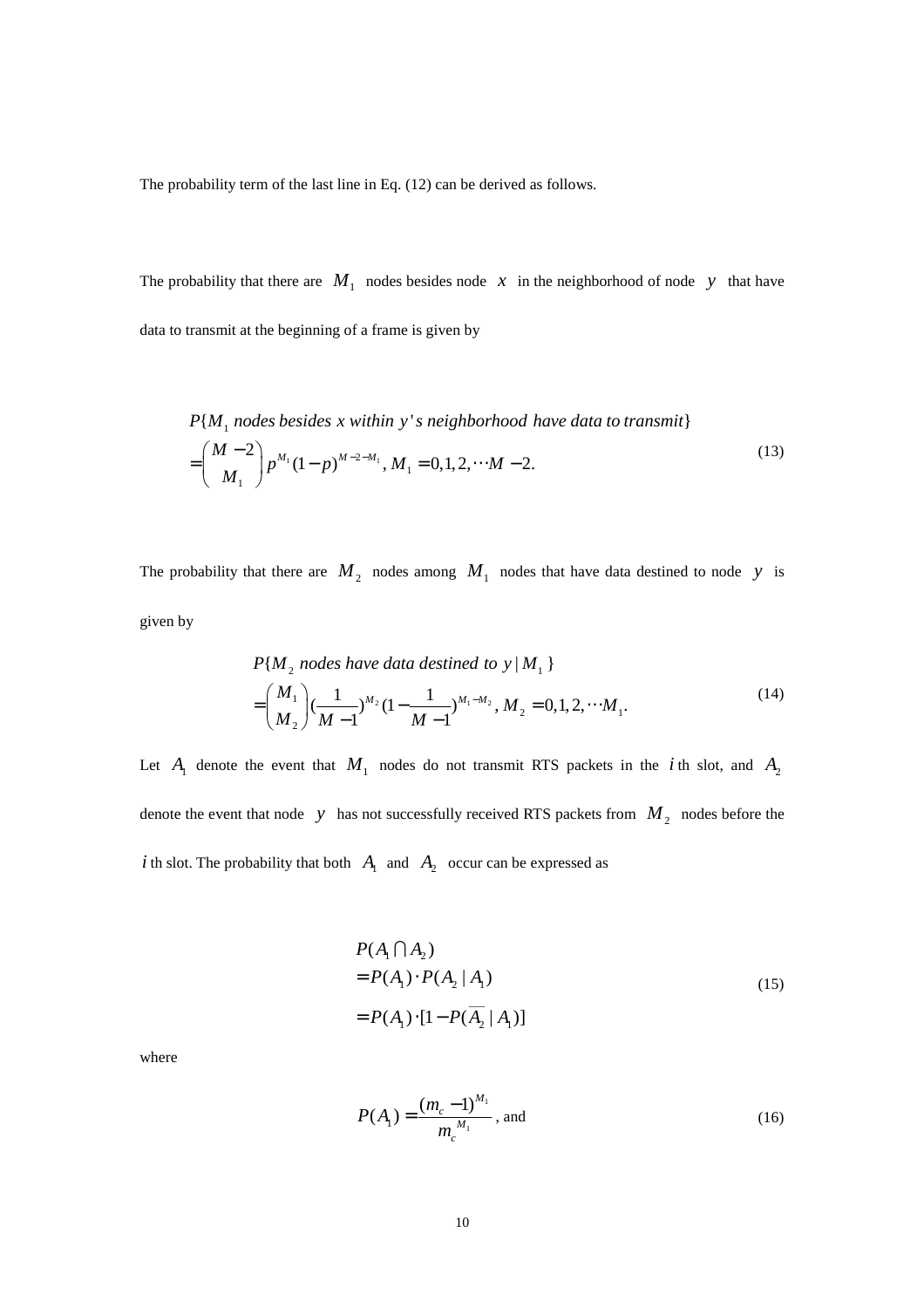$$
P(\overline{A_2} \mid A_1) = \begin{cases} \left(\frac{M_2}{1}\right) \binom{i-1}{1} (m_c - 2)^{M_1 - 1} & i > 1, M_1 \ge M_2 > 0, \text{ and } m_c > 2\\ \left(\frac{(m_c - 1)^{M_1}}{M_c - 1}\right) & 0 & \text{, otherwise.} \end{cases} \tag{17}
$$

Suppose that  $M_1$  nodes besides node x in the neighborhood of node y have data to transmit at the beginning of a MAC time frame, among which  $M_2$  nodes have data destined to node  $y$ . The RTS/CTS exchange between node  $x$  and node  $y$  in the *i* th contention slot is successful only if i) node *y* has no data packet to transmit; ii)  $M_1$  nodes do not transmit RTS packets in the *i* th slot; and iii) node *y* has not successfully received RTS packets from  $M_2$  nodes before the *i* th slot. The corresponding probability can then be formulated as

 $P\{RTS/CTS\ exchange\ between\ x\ and\ y\ in\ the\ ith\ content\ of\ is\ successful\ |M_{1},M_{2}\}$  $= P\{y \text{ has no data to transmit}\}\cdot P(A_1 \cap A_2)$  $= (1-p) \cdot P(A_1 \cap A_2)$ (18)

Combining Eqs.  $(13)-(18)$ , the probability term in Eq.  $(13)$  can be obtained accordingly as

1  $1 = 0$  M<sub>2</sub> 2  $\sum_{0 \, M_2=0}$   $\binom{1}{1}$   $\binom{1}{1}$  $P{M<sub>2</sub>}$  nodes have data destined to  $y|M<sub>1</sub>|$ . P{RTS / CTS exchange between x and y in the ith contention slot is successful}  $\sum_{i=1}^{M-2} \sum_{i=1}^{M_i} [P\{M_i\}$  nodes besides x within y's neighborhood have data to transmit}  $P(RTS/CTS)$  exchange between x and y in the ith contention slot is successful  $|M_1, M_2\}]$  $M_1 = 0$  *M* −2 <sup>M<sub>1</sub></sup><br>
F  $\sum_{n=1}^{M_1}$  [P{M<sub>1</sub> nodes besides x within y's neighborhood have data to transmit  $= 0 M_2 =$  $=\sum_{n=1}^{\infty}\sum_{n=1}^{\infty} [P\{M_{n}\}$  nodes besides x within y's neighborhood have data to transmit} (19)

Now let us consider the second probability term in Eq. (11). Node *y* receives all the training sequences from neighboring transmitters successfully if and only if the training sequences from neighboring transmitters of node *y* are transmitted in separate training slots. According to the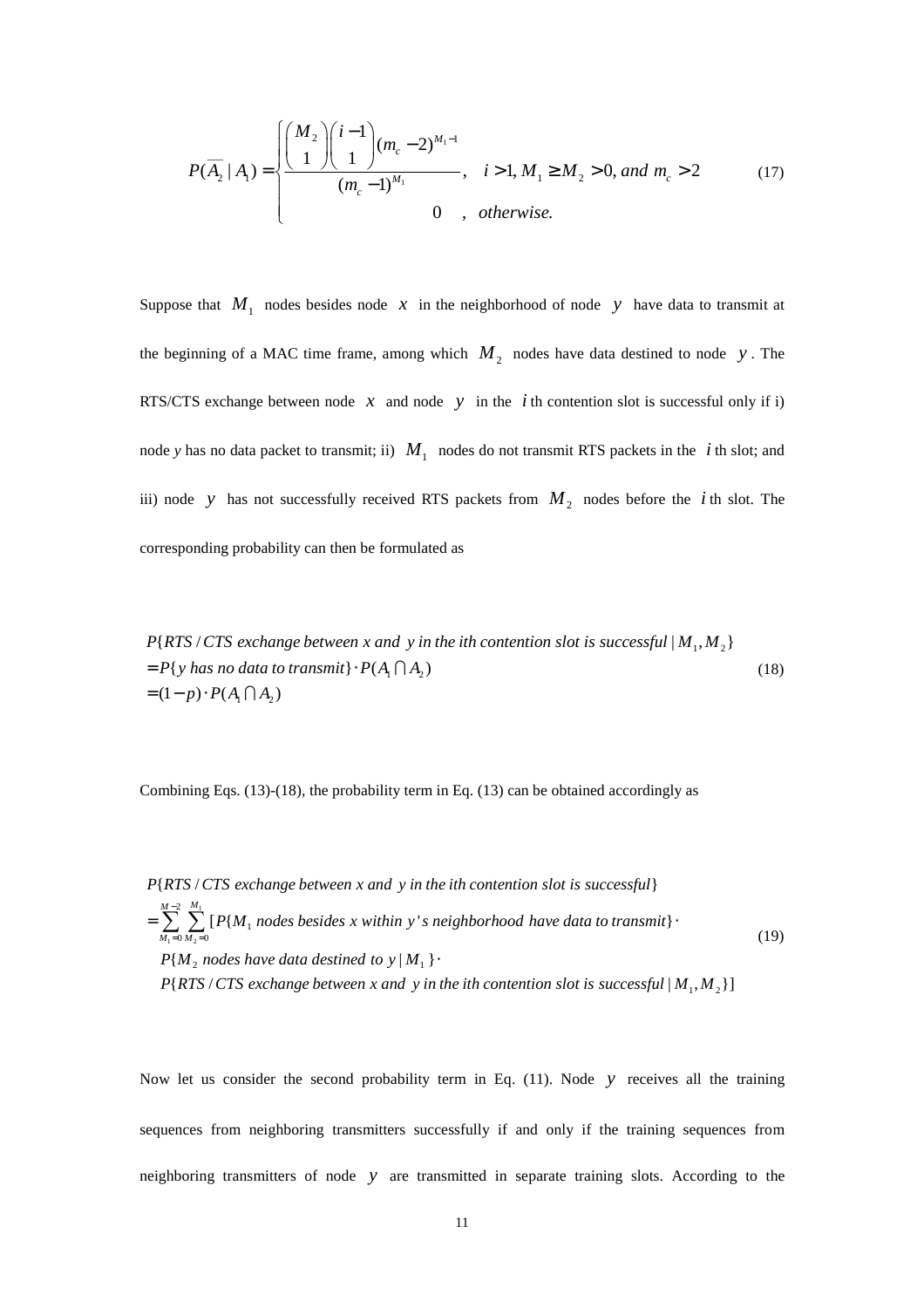simplified MAC protocol presented in Section 2, it is the transmitter and the receiver that determine which training slot to use based on the contention slot in which they have successfully exchanged RTS and CTS packets. The neighboring transmitters of node *y* except node *x* (e.g., node  $T_1$  and node  $T_2$  in Fig. 3) may contend for medium access successfully in the same contention slot (e.g., the *j* th slot) due to their target receivers (e.g., node  $R_1$  and node  $R_2$  in Fig. 3) being located far from each other. In this case, the training sequences from node  $T_1$  and node  $T_2$  can not be received successfully by node *y* . Thus the event that the neighboring transmitters of node *y* transmit their training sequences in separate training slots is equivalent to that there are less than two nodes among the nodes in the network which successfully contend for medium access in an arbitrary contention slot is within the neighborhood of node  $y$ . The second probability term in Eq. (11) is given by

$$
P\{y \text{ can receive all the training squares}\} = \sum_{j=0}^{1} {M_s \choose j} \cdot P_n^{j} \cdot (1 - P_n)^{M_s - j} \tag{20}
$$

where  $M_s$  is the average number of nodes in the network except node *y* that successfully contend for medium access in an arbitrary contention slot, and it is given by

$$
M_s = \left[ \frac{p \cdot P_{cs} \cdot (N-1)}{m_c} \right]
$$
 (21)

where  $[z]$  denotes the integer that is closest to real  $z$ ,  $P_{cs}$  denotes the probability that an arbitrary node in the network contends for medium access successfully, which is probability that node *x* and one of its neighboring node *y* exchange RTS/CTS successfully and is expressed by Eq.(12).

The third probability term in Eq. (11) is given by

 $2\left[ (p \cdot P_{cs})^k (1-p \cdot P_{cs})^{M-2-k}, k=0,1,2,\cdots M-2 \right]$  $P\{k \text{ transmitters within } y \text{'s neighborhood acquire channel}\}$ *M*  $p \cdot P_{cs}^{\,k}$   $\left(1 - p \cdot P_{cs}^{\,k}\right)^{M-2-k}, k = 0, 1, 2, \cdots M$ *k*  $\left(M-2\right)_{\left(n\right)}$   $R\lambda^{k}(1\right)$   $R\lambda^{M-2-1}$  $=\begin{pmatrix} -\kappa & -\kappa \ k & \end{pmatrix} (p \cdot P_{cs})^k (1-p \cdot P_{cs})^{M-2-k}, k = 0, 1, 2, \cdots M-$ (22)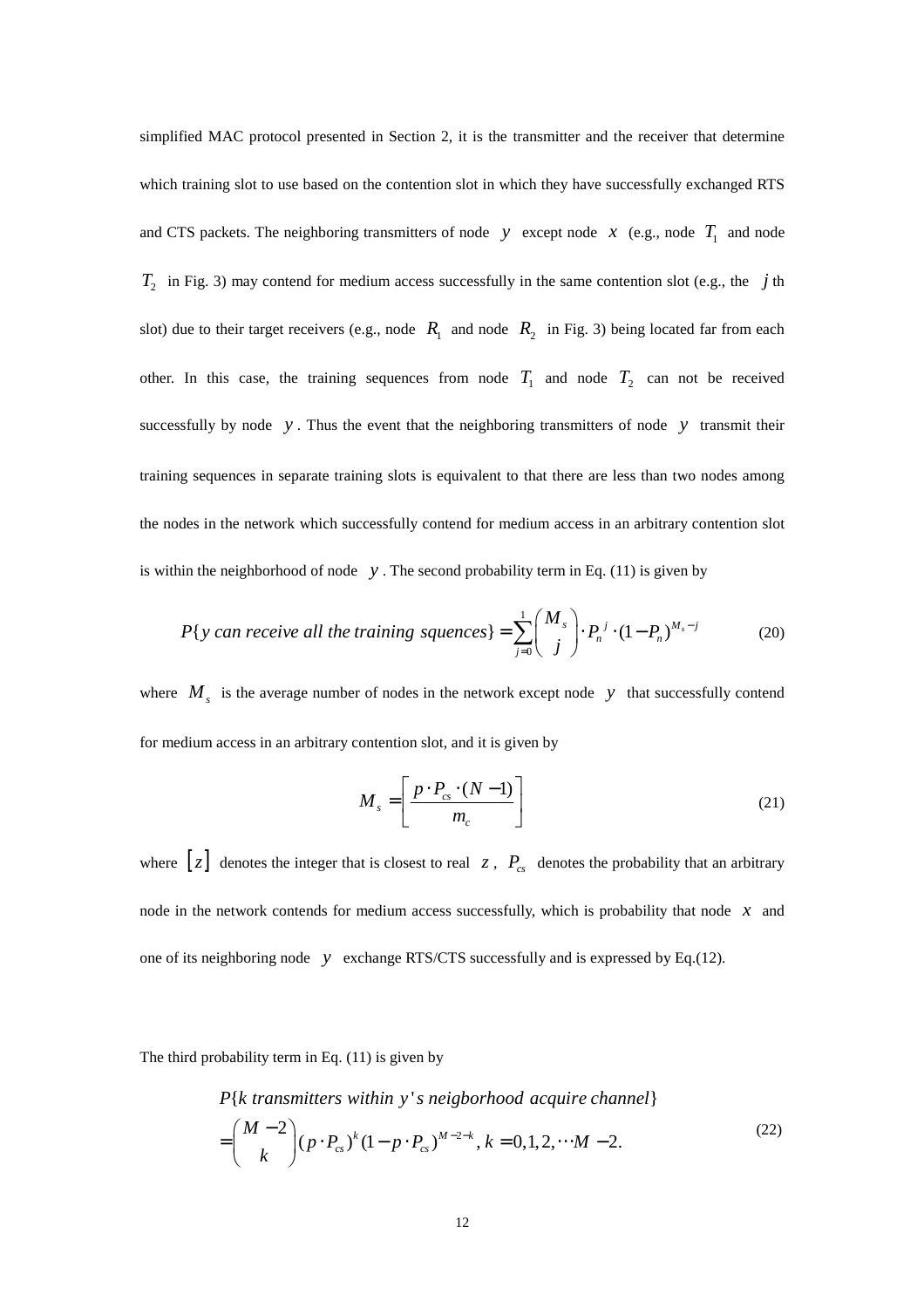Combining Eqs. (1)-(22), the probability of successful data packet transmission from node  $x$  to node  $y$ , *Ps* , can be calculated accordingly.

Given the size of a data packet,  $L<sub>D</sub>$ , the time duration of the MAC frame,  $t<sub>f</sub>$ , the number of nodes in the network, *N*, and the probability that a node has data to transmit at the beginning of a MAC frame, *p*, we define the network carried load, *G* , in bits per second as

$$
G = N \cdot p \cdot \frac{L_p}{t_f} \tag{23}
$$

We also define the product of throughput (in bits per second) and average distance between transmitters and receivers in the network as the transport throughput. This bit-distance product that can be transported by the network has been used as an indicator of a network's capability of transporting data from one end to the other [13, 14]. The transport throughput  $S_t$  is given by

$$
S_t = P_s \cdot G \cdot E[l] \tag{24}
$$

where *l* is the random variable of distance between transmitters and receivers. The probability density function of  $\ell$  is given by [13]

$$
f(l) = \begin{cases} \frac{2l}{R^2}, & 0 \le l \le R \\ 0, & otherwise. \end{cases}
$$
 (25)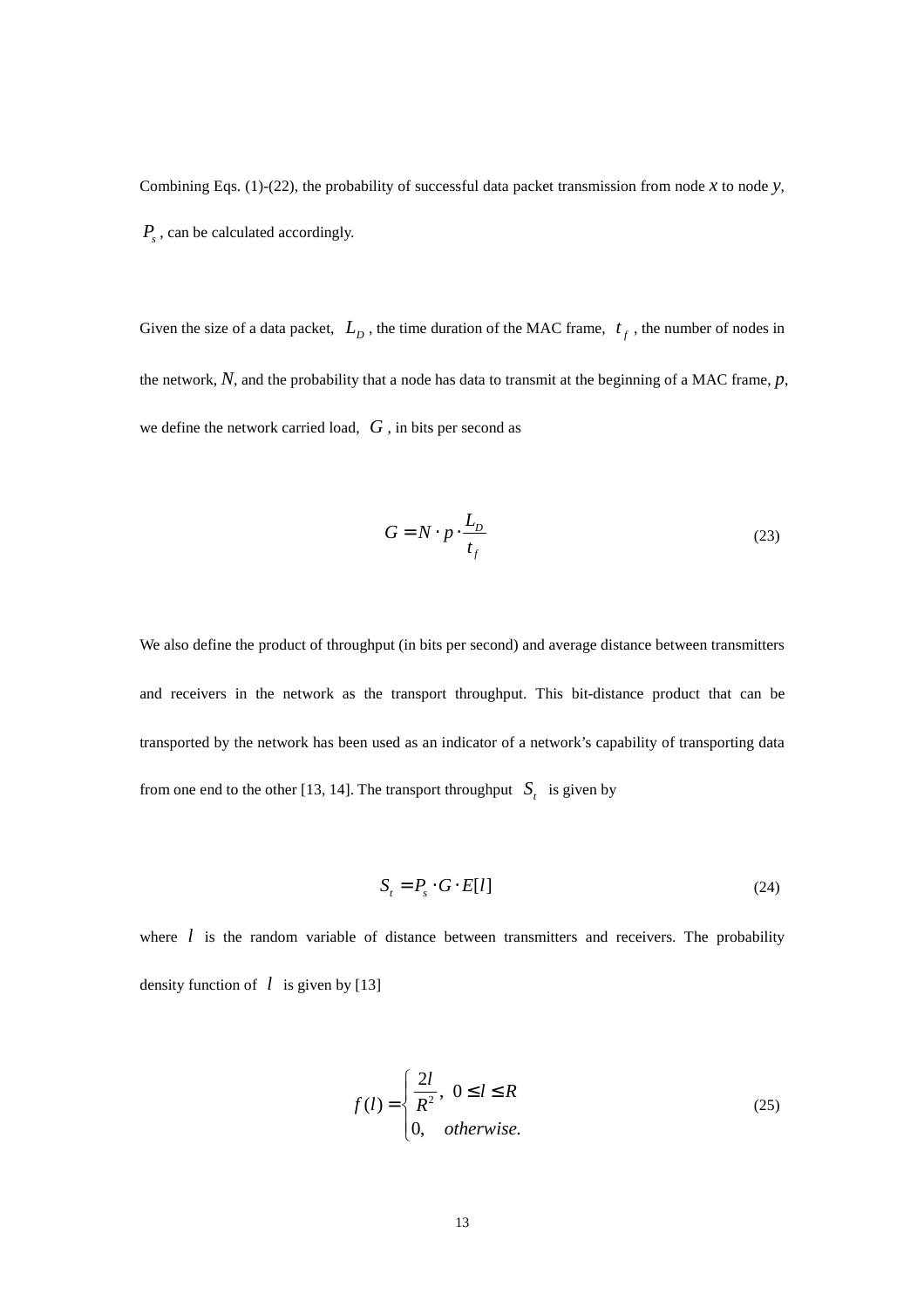The average distance between transmitters and receivers is given by

$$
E[l] = \int_0^R l \cdot \frac{2l}{R^2} dl = \frac{2}{3} R
$$
  
= 
$$
\frac{c}{6\pi \cdot f_c} \cdot \sqrt{\frac{P_t}{P_{rth}}}
$$
 (26)

Combining Eqs. (23), (24), (26) and (1), transport throughput  $S_t$  can be obtained as

$$
S_t = P_s \cdot G \cdot E[l]
$$
  
=  $P_s \cdot \frac{N \cdot p \cdot L_D}{m_c(t_c + t_{tr} + t_{ACK}) + t_D + DIFS} \cdot \frac{c}{6\pi \cdot f_c} \cdot \sqrt{\frac{P_t}{P_{rth}}}.$  (27)

The parameters used for representing  $t_c$ ,  $t_{ACK}$  and  $t_p$  can be found in Eqs. (2)-(4).

# **4 Results and discussions**

In this section both the analytical model established in the last section and the simulation method are used to evaluate the performance of the simplified MAC protocol with multiple contention slots in MIMO ad hoc networks. Our primary goal of this work is to investigate the effects of transmitting power  $P_t$  and the number of contention slots  $m_c$  on the transport throughput of the network. For this purpose, we set physical and link layer parameters in relation to Eq. (27) based on the IEEE 802.11 specification, as used in [8-10]. All the system parameters used are summarized in Table 1.

|  |  | Table 1: The summary of parameters |
|--|--|------------------------------------|
|--|--|------------------------------------|

| Parameters | √alues | Parameters | Values |
|------------|--------|------------|--------|
|------------|--------|------------|--------|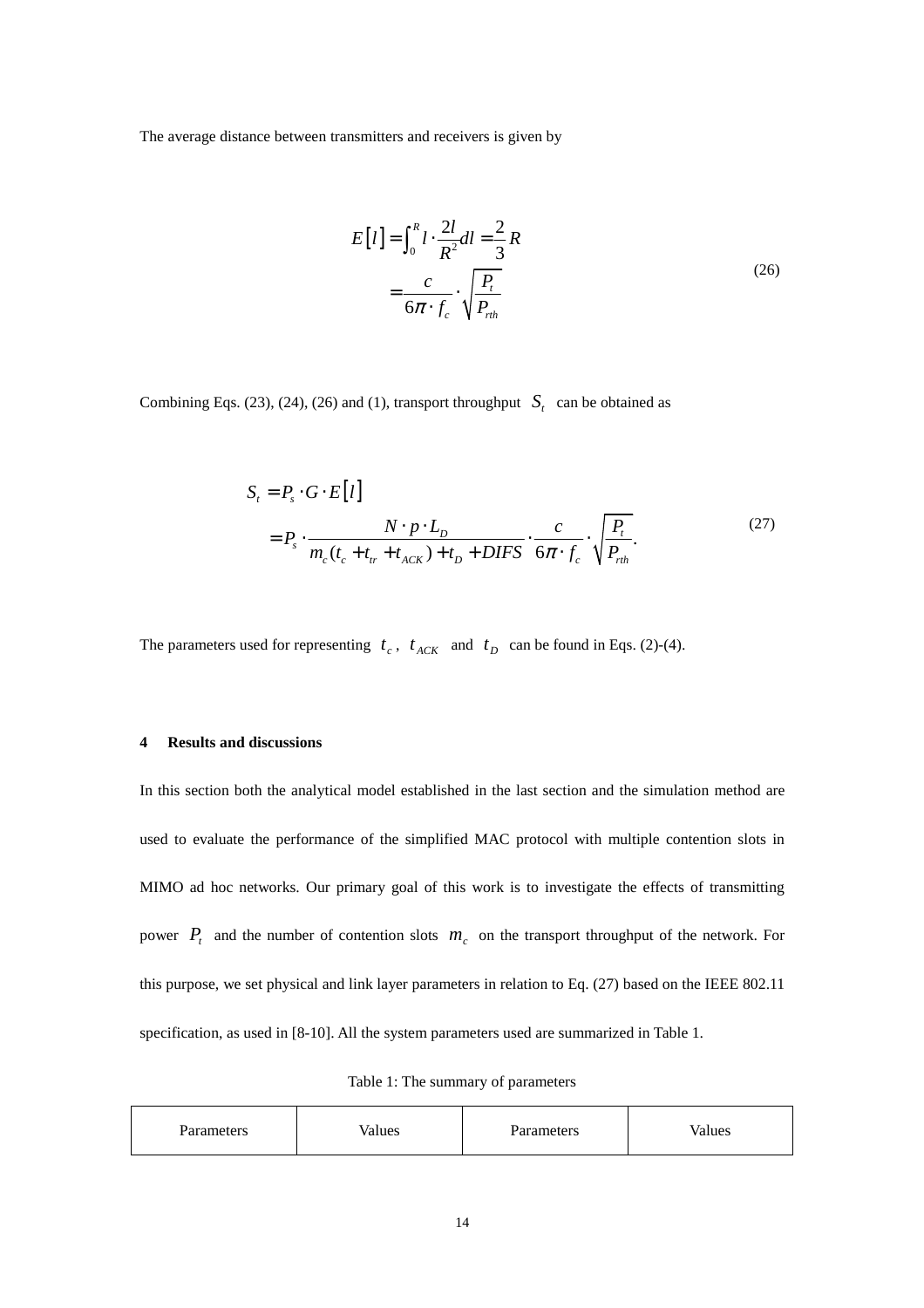| $\boldsymbol{N}$                 | 200                    | $L_{\text{CTS}}$              | $(24+14)\times 8$ bits    |  |
|----------------------------------|------------------------|-------------------------------|---------------------------|--|
| $\mathfrak a$                    | $1000 \text{ m}$       | $L_{D}$                       | $(24+2024) \times 8$ bits |  |
| $f_c$                            | 2.4 GHz                | $L_{\scriptscriptstyle{ACK}}$ | $(24+14)\times 8$ bits    |  |
| $P_{rth}$                        | $-63.5$ dBm            | $t_{tr}$                      | $10 \mu s$                |  |
| $r_{\!{}_b}$                     | 1 Mbps                 | <b>DIFS</b>                   | $50 \mu s$                |  |
| $\lambda$                        | 5                      | <b>SIFS</b>                   | $10 \mu s$                |  |
| $L_{\rm \scriptscriptstyle RTS}$ | $(24+20)\times 8$ bits |                               |                           |  |

Figs. 4-8 show the results of transport throughput in connection with transmitting power and the number of contention slots when the number of the antennas of a node (or DOF) is 4.

In Fig. 4, the transport throughput is plotted against the number of contention slots under selected transmitting power. The difference in transport throughput between numerical and simulation results is within 5%, which confirms the effectiveness of the analytical model derived. It can be seen that transport throughput increases rather sharply with the number of contention slots when few contention slots are used in the MAC frame, since in this situation there are adequate resources available (a sufficient number of nodes which have data to transmit in a neighborhood and hence adequate DOF) for supporting simultaneous data transmissions in a neighborhood. As more contention slots are used, the overhead of multiple RTS/CTS contention slots as a result of the increased number of contention slots becomes severer and the number of simultaneous data transmissions is limited by DOF. Consequently, transport throughput decreases as the number of contention slots increases. Therefore, an optimal number of contention slots can be determined to maximize the transport throughput of the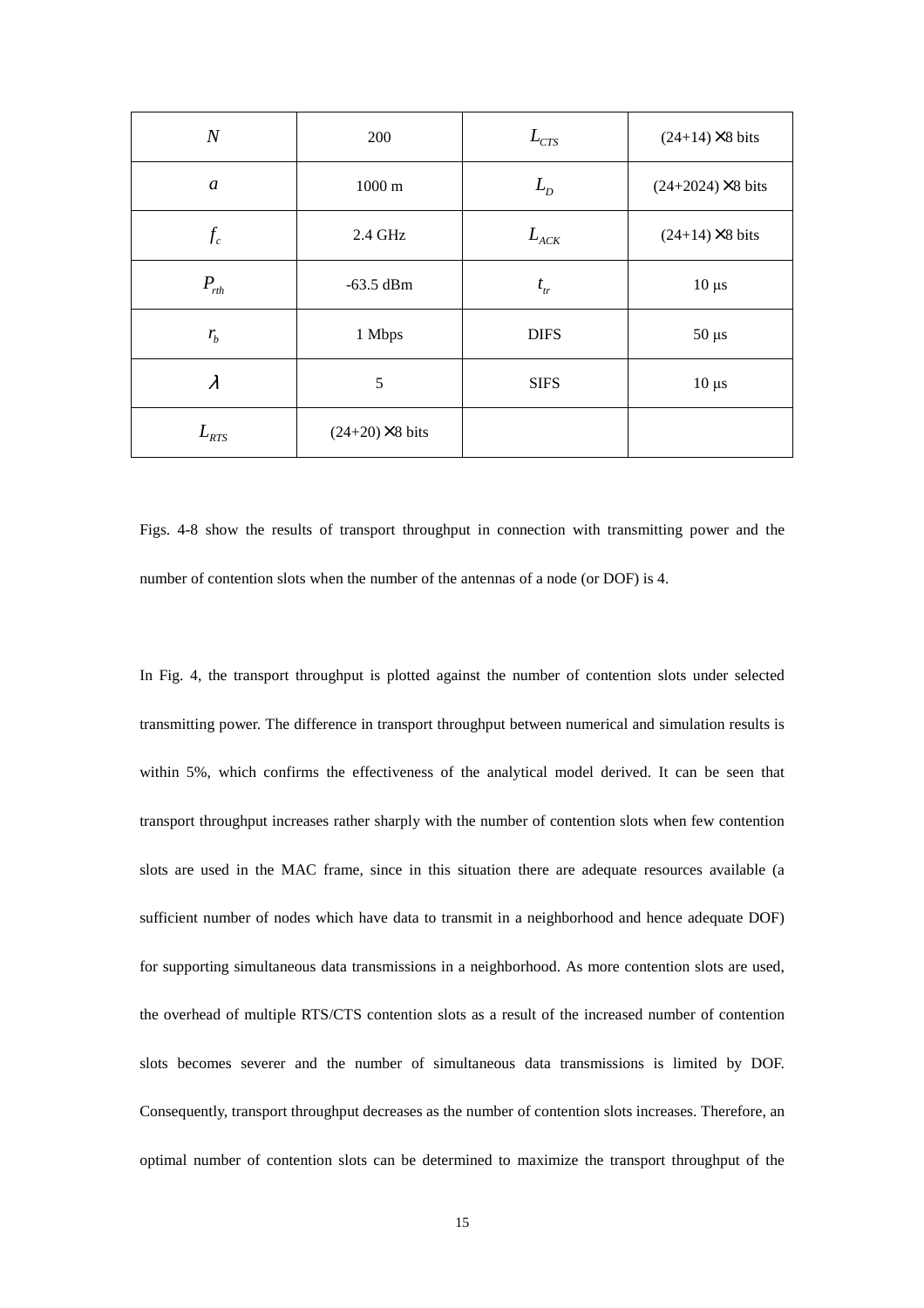network, which is also related to the transmitting power, as shown in Fig. 5.

In Fig. 6, the transport throughput is plotted against transmitting power under different numbers of contention slots. Again, both numerical and simulation results closely agree with each other. Similar properties to those in Fig. 4 can be seen here, i.e., with low transmitting power used transport throughput increases as the transmitting power increases. When transmitting power is low there are few transmitting nodes in a neighborhood. As the transmitting power increases the number of neighboring nodes increase, and more nodes in a neighborhood will contend for medium access successfully to support simultaneous data transmissions; therefore the transport throughput is growing. When the transmitting power is high, there are many nodes in a neighborhood contending for medium access. As the transmitting power increases the efficiency of medium access contention is reduced, resulting in fewer nodes in a neighborhood that are able to contend for medium access successfully. Consequently, the transport throughput will decrease. Again, an optimal transmitting power can be determined to maximize the transport throughput of the network, which is varied with the number of contention slots available, as shown in Fig. 7.

In Fig. 8, the transport throughput is depicted as a function of both transmitting power and the number of contention slots. The curve marked with circles illustrates the maximum transport throughput corresponding to the optimal number of contention slots over transmitting power. The curve marked with squares illustrates the maximum transport throughput corresponding to the optimal transmitting power over the number of contention slots. The global maximum transport throughput, which is a result of joint optimization on both transmitting power and the number of contention slots, is indicated by the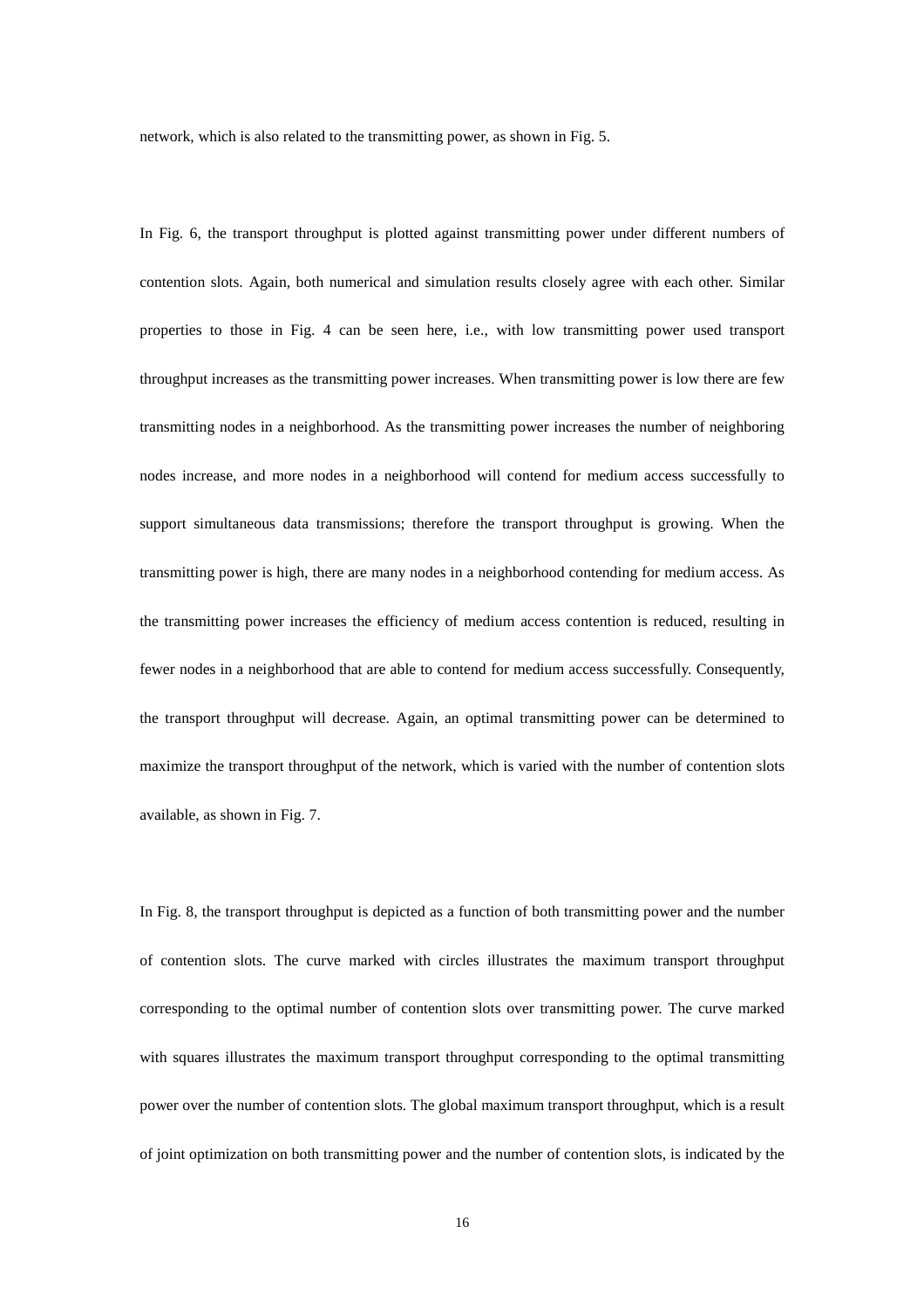dark solid circle and clearly has a higher value than any of those produced by non-joint optimization or non-optimization schemes. For example, the global maximum transport throughput can reach 1149.51 Mbps\*m when the optimal transmitting power is 200 mW and the optimal number of contention slots is 8.

We have also obtained the optimal results for DOF to be 2 and 3, respectively. The numerical and simulation results for the cases of  $DOF = 2$ , 3 and 4 are summarized in Table 2. Obviously, both the optimal transmitting power and optimal number of contention slots and, consequently, the global maximum transport throughput increase with DOF. This is because as DOF increases, more potential transmitters in a neighborhood can transmit data packet simultaneously.

|            | Optimal transmitting power |            | Optimal contention slots |            | Global maximum transport |            |
|------------|----------------------------|------------|--------------------------|------------|--------------------------|------------|
| <b>DOF</b> | (mW)                       |            | number                   |            | throughput (Mbps*m)      |            |
|            | Numerical                  | Simulation | Numerical                | Simulation | Numerical                | Simulation |
|            | 81                         | 86         |                          |            | 845.88                   | 891.92     |
|            | 153                        | 155        |                          |            | 1028.24                  | 1026.83    |
|            | 200                        | 97ء        |                          |            | 1149.51                  | 1170.74    |

Table 2: Optimization results when DOF is 2, 3 and 4

In order to demonstrate the improvements of transport throughput achieved by using joint optimization on transmitting power and the number of contention slots, we simulate the simplified MAC protocol with joint optimization, the simplified MAC protocol without optimization, and MIMA-MAC proposed in [8-9]. In MIMA-MAC the carrier sense multiple access with collision avoidance (CSMA/CA) mechanism is adopted to reduce collisions between contending transmitters. Before the transmission of an RTS packet, there is a back-off period consisting of a small number of mini-slots, during which the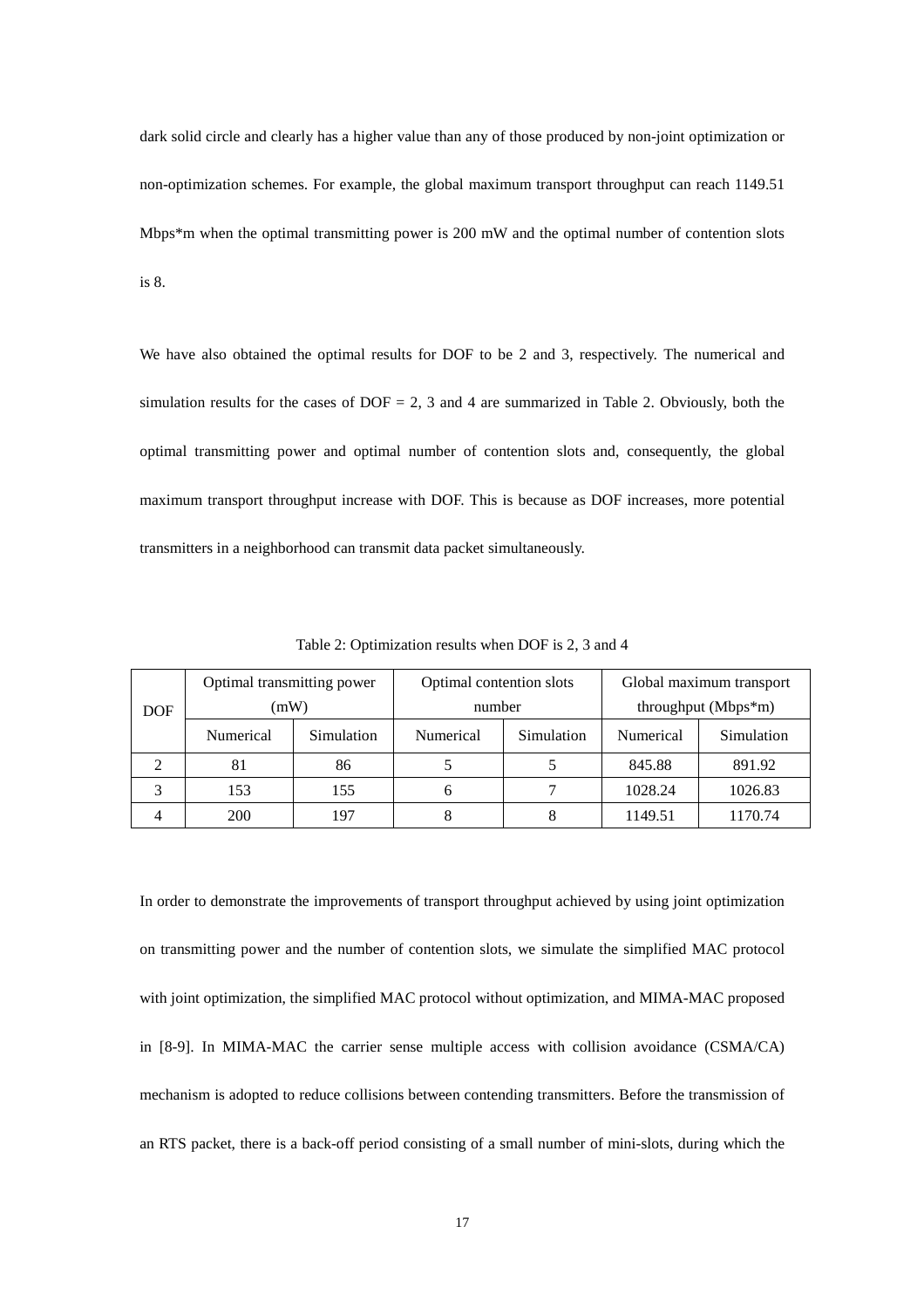transmitters randomly select a mini-slot for transmitting the RTS packet. In the simplified MAC protocol (with or without joint optimization), however, the CSMA/CA mechanism does not apply. For the simplified MAC protocol without joint optimization and MIMA-MAC, the transmitting power is set to be 24.5 dBm and the number of contention slots is chosen as the same as DOF that is set to be 2 [9-10]. In Fig. 9, the transport throughput is plotted against the average number of packets generated per second  $\lambda$  at a node for different MAC schemes. It can be seen that the simplified MAC protocol with joint optimization achieves higher network capacity, in terms of the transport throughput, by 38% than MIMA-MAC, and 85% than the simplified MAC protocol without joint optimization, when  $\lambda$  is over 10 packets/s.

To show how the transmission bit rate affects the optimization results, the transport throughput is plotted against contention slots number under the transmission bit rates  $r_b = 1$ , 5.5, 11 Mbps, respectively, in Fig. 10 using the numerical method. The transmitting power is set to be 400 mW and DOF is 4. It can be seen that the maximum transport throughput are achieved at the different optimal number of contention slots when the bit rate changes. The higher the bit rate the smaller the number of contention slots is required to maximize the transport throughput. The transmission rate for the preamble and Physical Layer Convergence Protocol (PLCP) header at the physical layer remains 1 Mbps when transmission bit rate increases from 1 Mbps to 11 Mbps, thus the RTS/CTS contention cost in the MAC protocol with multiple contention slots will increase. The RTS/CTS contention cost can be reduced through the optimization process that results in fewer contention slots to be used for medium access contention when higher transmission bit rate is adopted.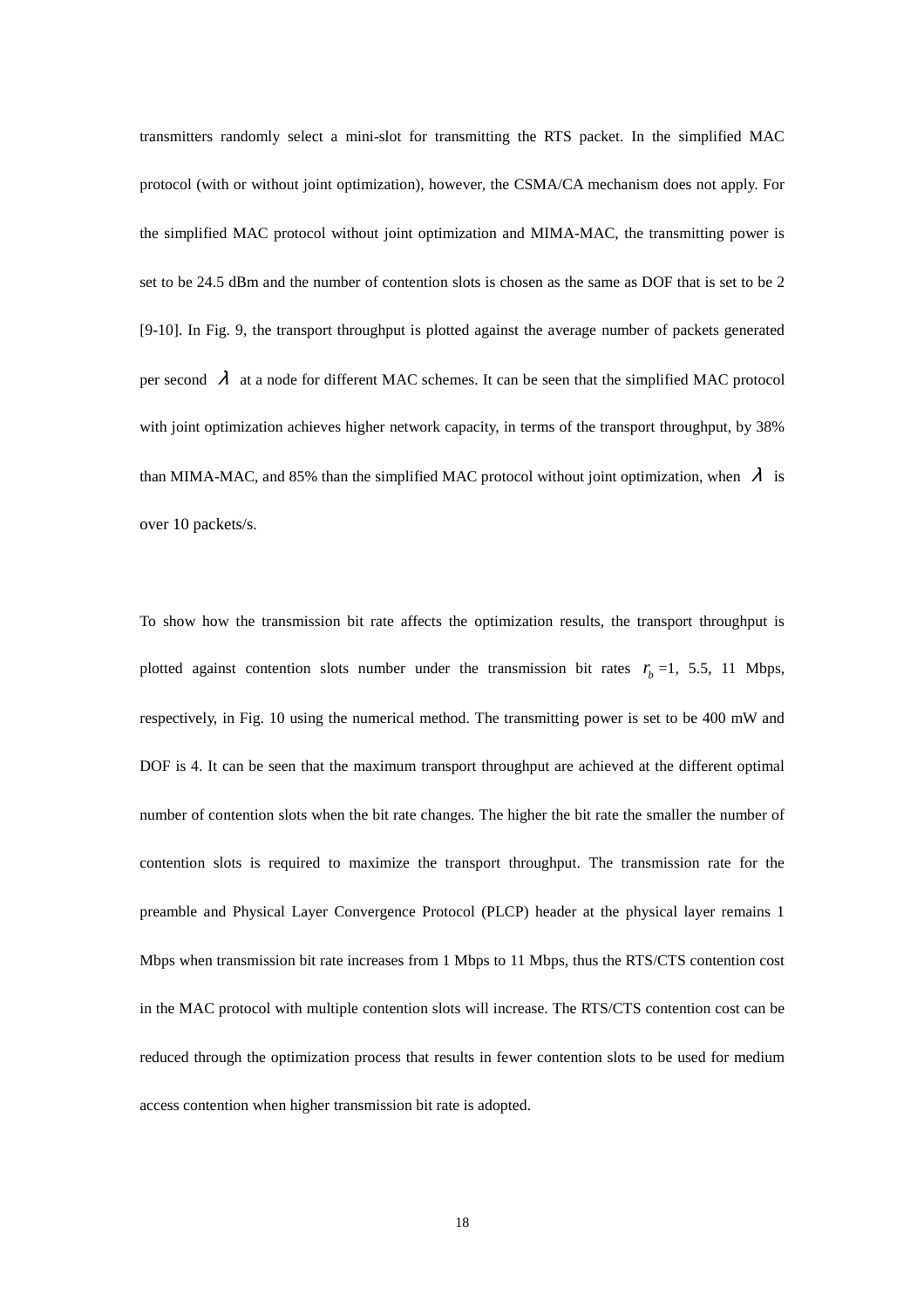#### **5 Performance analysis of the MAC protocol with channel error**

In the studies above channel error is not considered in our model. To investigate how channel error affects the performance of the MAC protocol with multiple contention slots in MIMO ad hoc networks the error probability is introduced into the model. There are five types of packets to transmit in the simplified MAC protocol, namely RTS, CTS, training sequence, data, and ACK packets. The RTS, CTS and ACK packets are transmitted in the SISO manner. The MIMO spatial multiplexing technique is employed to transmit data packets. The training sequence is used to estimate the channel state and normally considered to be error free [9-12]. A Rayleigh-fading channel with square-law path loss is assumed. We also assume that no error correction code (ECC) blocks are included in the system.

For SISO transmission the signal is further attenuated on top of the square-law path loss by a fading scalar, which is a zero-mean circularly symmetric complex Gaussian (ZMCSCG) random variable with unit variance. The received signal-to-noise ratio (SNR)  $\gamma_{SISO}$  is a random variable and its probability density function is given by [15]

$$
f(\gamma_{SISO}) = \frac{1}{\bar{\gamma}_{SISO}} e^{-\bar{\gamma}_{SISO}} \tag{28}
$$

where  $\gamma_{\text{SISO}}$  is the average received SNR and given by

\_

$$
\bar{\gamma}_{SISO} = \frac{G \cdot P_t}{P_N} \tag{29}
$$

where  $P_N$  is the background noise power level at the receiver. Under the free space propagation model, *G* is given by

$$
G = \left(\frac{c}{4\pi f_c}\right)^2 \cdot \frac{1}{l^2}
$$
\n(30)

where *l* is the distance between the transmitter and the receiver.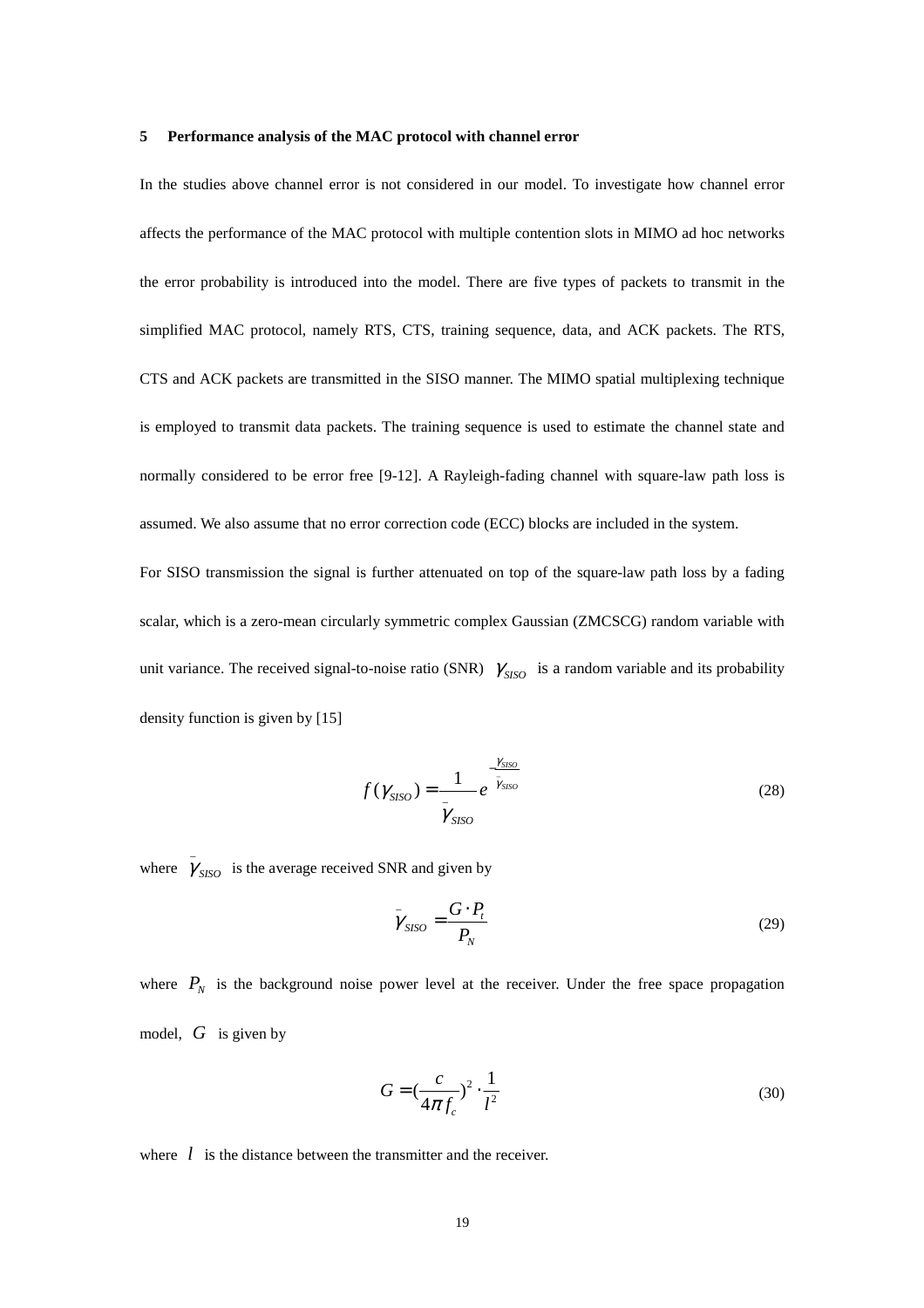Since the RTS, CTS and ACK packets are relatively short, the transmission of these packets is assumed successful when the received SNR at the receiver  $\gamma_{\text{SISO}}$  is above a given threshold  $\gamma_0$  if there is no contention. In this case, the probability of successful transmission of RTS, CTS and ACK packets between arbitrary two nodes is given by

$$
p_s^{SISO} = P(\gamma_{SISO} > \gamma_0)
$$
  
= 
$$
\int_{\gamma_0}^{\infty} f(\gamma_{SISO}) d\gamma_{SISO}
$$
 (31)

The average probability of successful RTS, CTS and ACK packets transmission between a node and its neighboring node is given by

$$
P_s^{SISO} = \int_0^R p_s^{SISO} f(l)dl
$$
 (32)

where  $f(l)$  is the probability density function of the distance between arbitrary two nodes, which is given by Eq. (25).

For MIMO transmission with spatial multiplexing, the signal is further attenuated on top of the square-law path loss by a scalar fading matrix, in which each entry is an independent and identically distributed ZMCSCG random variable with unit variance. Suppose that a node receives  $k+1$  $(k < D)$  data streams simultaneously from its neighboring nodes and the *i* th data stream is destined to itself. As shown in [16], when we use a zero-forcing (ZF) receiver for interference cancellation, the SNR probability density function of the *i* th data stream can be calculated as

$$
f(\gamma_{MIMO}) = \frac{1}{\frac{1}{\gamma_{MIMO}} \Gamma(D-k)} e^{-\frac{1}{\gamma_{MIMO}} \gamma_{MIMO}} \left(\frac{1}{\frac{1}{\gamma_{MIMO}} \gamma_{MIMO}}\right)^{D-(k+1)}
$$
(33)

where  $\Gamma(\cdot)$  denotes the Gamma function.  $\overline{\gamma}$  $\gamma_{MIMO}$  is the average SNR of the data stream destined to the receiver, which is given by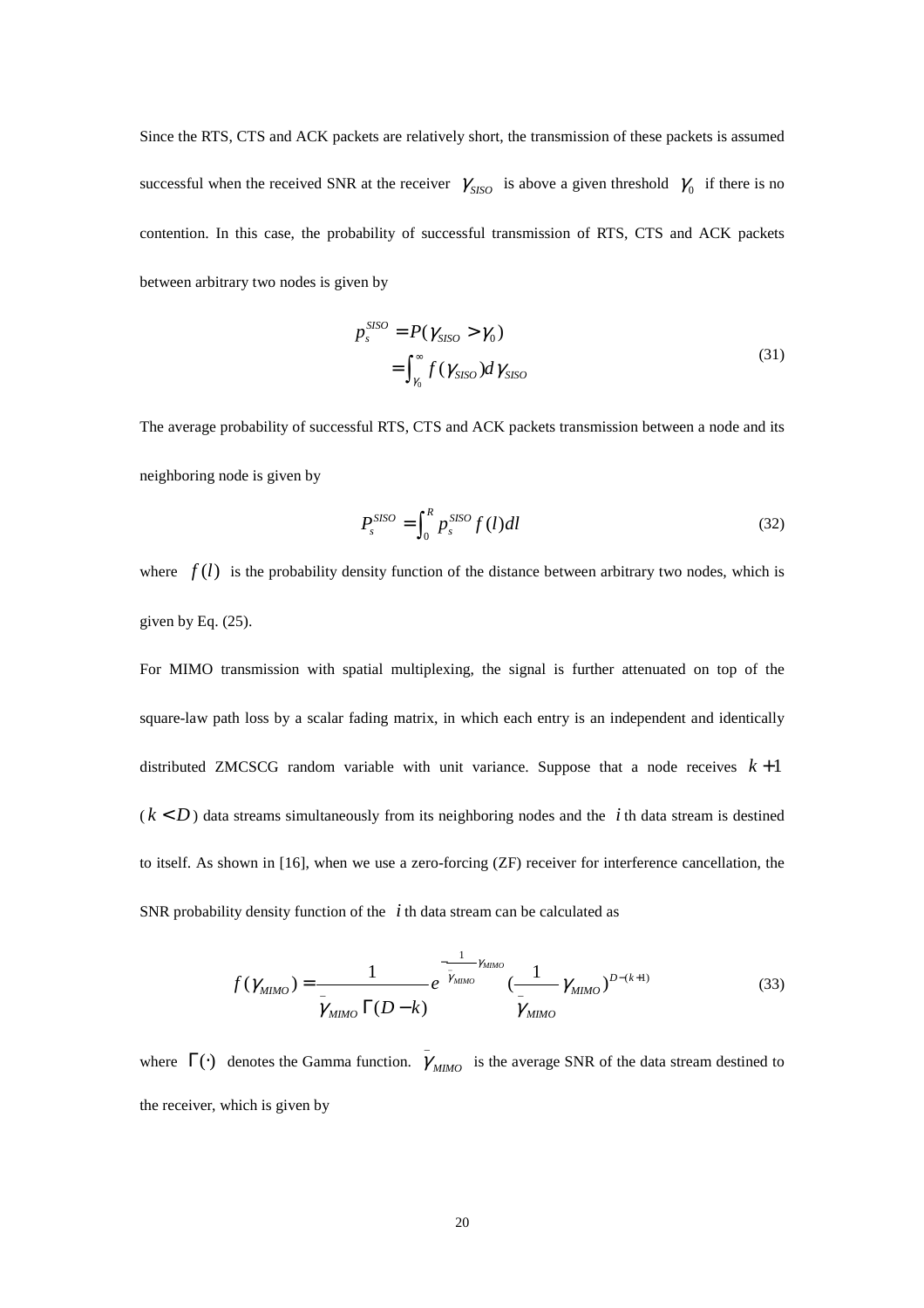$$
\bar{\gamma}_{MIMO} = \frac{G \cdot P_t}{P_N} \tag{34}
$$

The receiver can receive the destined data stream successfully if the SNR  $\gamma_{MMO}$  of the data stream exceeds the given threshold  $\gamma_0$ . Thus if the number of data stream is no more than DOF the probability of successful data packets transmission between arbitrary two nodes is given by

$$
p_s^{MIMO} = P(\gamma_{MIMO} > \gamma_0)
$$
  
= 
$$
\int_{\gamma_0}^{\infty} f(\gamma_{MIMO}) d\gamma_{MIMO}
$$
 (35)

The average probability of successful data packet transmission between a node and its neighboring node is given by

$$
P_s^{MIMO} = \int_0^R p_s^{MIMO} f(l)dl
$$
\n(36)

If channel error is considered Eq. (11) will be changed to Eq. (11'), as shown below, for calculating the probability that a successful transmission from an arbitrary node *x* to one of its neighboring nodes in the simplified MAC protocol. In this expression four conditions must be satisfied, which are described in Section 3.

$$
P_s = P\{RTS \mid CTS \text{ exchange between } x \text{ and } y \text{ is successful}\}
$$
\n
$$
P\{y \text{ receives all the training sequences from neighboring transmitters successfully}\}.
$$
\n
$$
\left[\sum_{k=0}^{D-1} P_s^{MIMO} \cdot P\{k \text{ transmitters besides } x \text{ within } y \text{ is neighborhood} \text{ acquire channel}\}\right].
$$
\n
$$
P_s^{SISO}
$$
\n
$$
(11')
$$

where  $P_s^{SISO}$  represents the impact of channel error on ACK packet transmission, and  $P_s^{MIMO}$ represents the impact of channel error on data packet transmission. In addition, the impact of channel error on the exchange between RTS and CTS packets along with the effect of contention must be included in the calculation of the probability of successful RTS/CTS exchange, thus Eq. (12) is changed to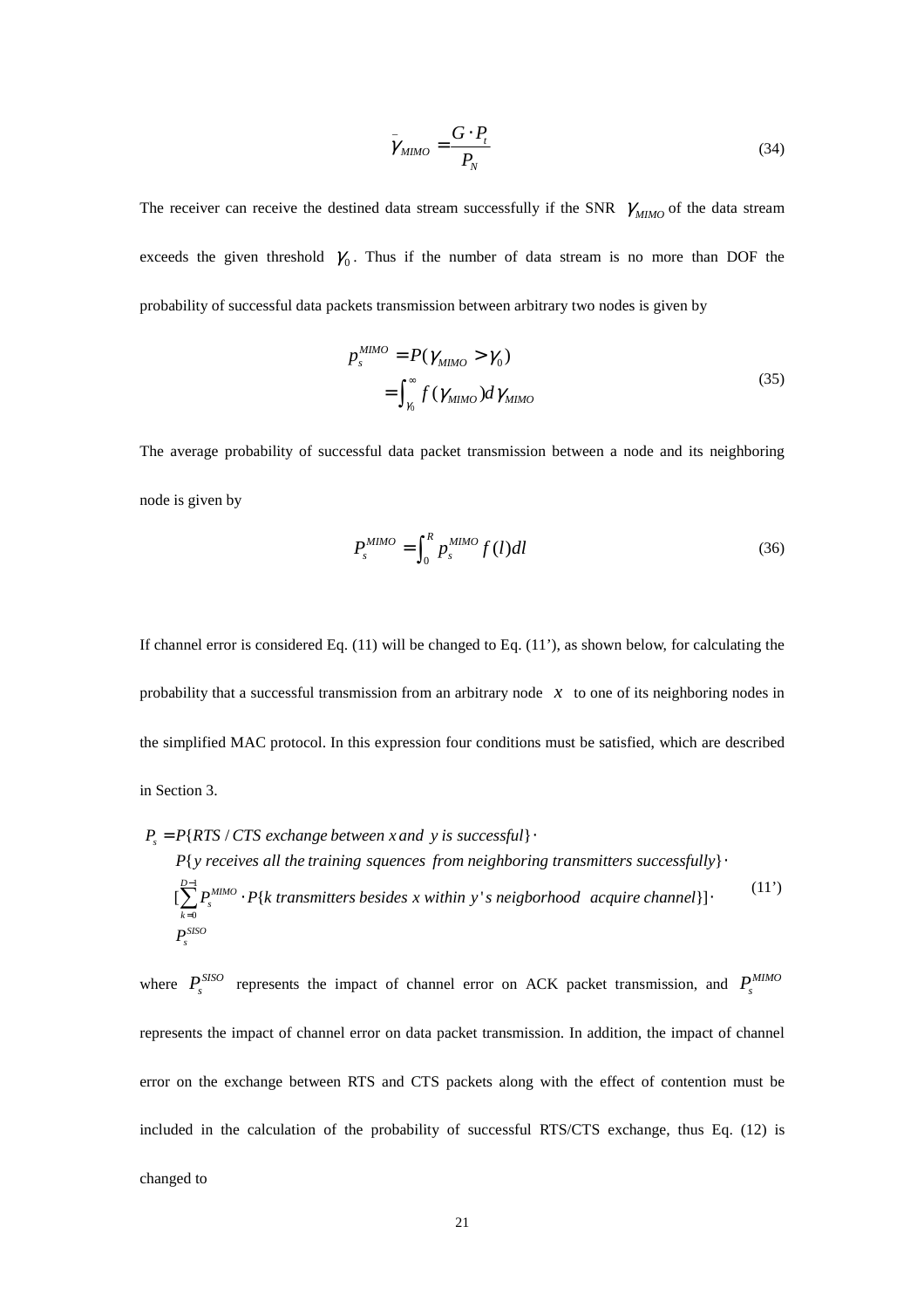P{RTS / CTS exchange between x and y is successful}

$$
= (P_s^{SISO})^2 \cdot \sum_{i=1}^{m_e} [P\{x \text{ select the ith contention slot}\} \cdot (12')
$$
  
 
$$
P\{RTS / CTS \text{ exchange between } x \text{ and } y \text{ in the ith contention slot is successful}\}]
$$

In Fig. 11, the effect of channel error on transport throughput is demonstrated through a comparison between the scenario with channel error considered, where Eqs. (11') and (12') are used, and the scenario without considering channel error, where Eqs. (11) and (12) are used. It can be see that the existence of channel error will cause reduction in transport throughput at any number of contention slots; however, the optimal number of contention slots for obtaining the maximum throughput remains unchanged. For the results in Fig. 11, the SNR threshold is set to be 10 dB and the background noise power is -90dBm.

#### **6 Conclusions**

In this paper, we have investigated the impacts of transmitting power and the number of contention slots on the transport throughput of MIMO ad hoc networks where the MAC protocol with multiple contention slots is employed. Based on the investigation, we have presented a scheme to maximize the transport throughput of the network by jointly optimizing the number of contention slots and transmitting power of network nodes. We have shown with both analytical and simulation results that significant improvements in transport throughput can be achieved through the joint optimization, in comparison with non-optimization approaches. For example, when DOF is 2 the simplified MAC protocol with joint optimization outperforms both MIMA-MAC and the simplified MAC protocol without joint optimization in transport throughput by 38% and 85%, respectively, when  $\lambda$  is over 10 packets/s. We have also examined the effects of DOF, the transmission bit rate and channel error on the optimized results. In particular, it is shown that increasing the bit rate will lead to the reduced optimal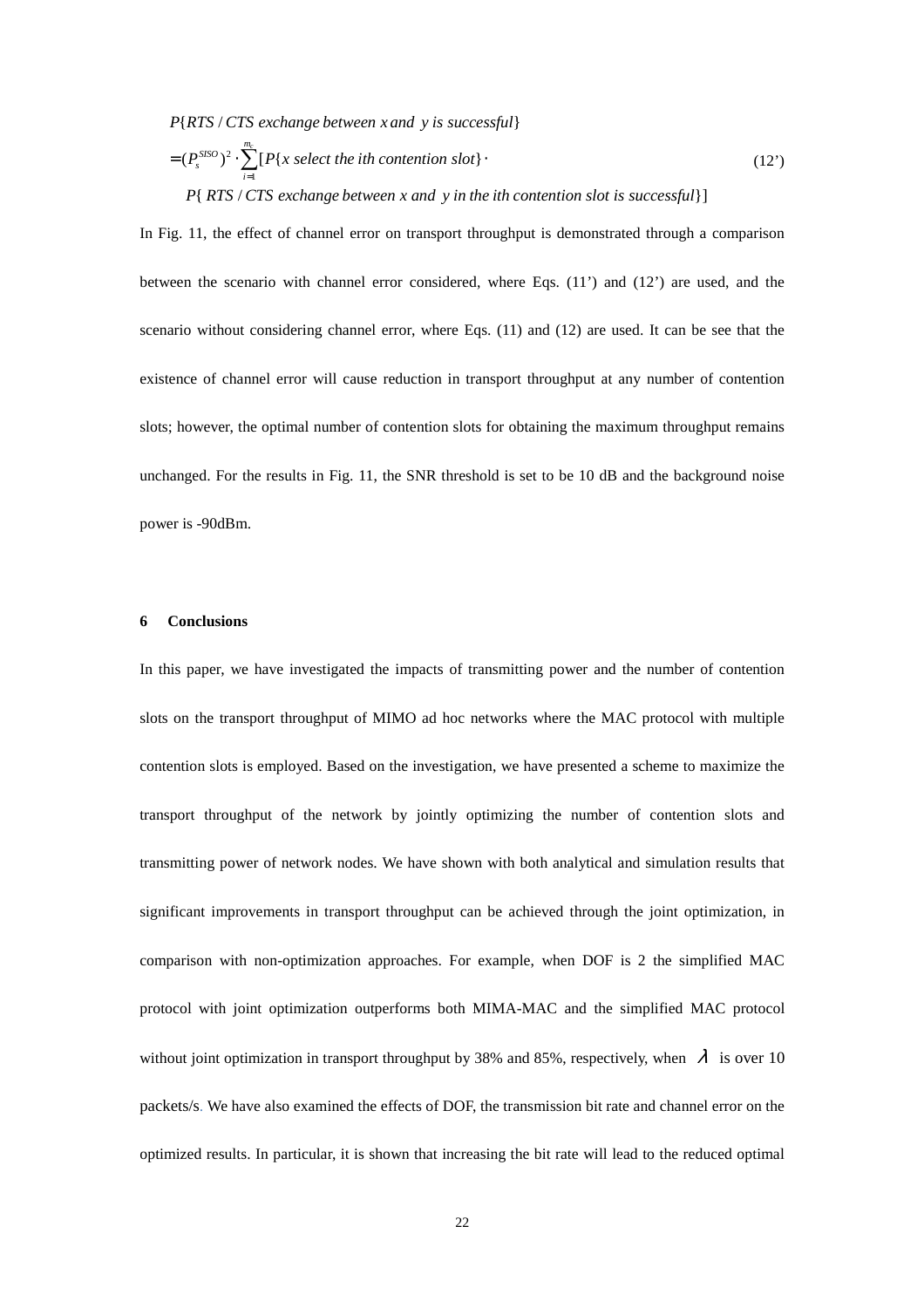number of contention slots, while the introduction of channel error does not affect the optimal number of contention slots although the maximum achievable throughput is reduced. Our results can be used as a guideline in selecting proper transmitting power and the number of contention slots for the design of future MAC protocol in MIMO ad hoc networks.

## **Acknowledgements**

This work was supported by the National Natural Science Foundation of China (Key Program) under Grant No. 60532030, National Fund for Distinguished Young Scholars under Grant No. 60625102, National High Technology Research and Development Program of China (863) under Grant No. 2008AA01Z219, and Aviation Fund under Grant No. 2007ZD51049. The authors would like to express their gratitude to the Editor and all reviewers for their insightful comments and suggestions that have greatly improved the paper.

#### **References**

- [1] Chen, B., and Gans, M.J.: 'MIMO communications in ad hoc networks', IEEE Trans. Signal Process., 2006, 54, (7), pp. 2773 -2783
- [2] Chu, L., Yuan, J., and Chen, Z.: 'A coded beamforming scheme for frequency-flat MIMO fading channels', IET Commun., 2007, 1, (5), pp. 1075-1081
- [3] Rossetto, F., and Zorzi, M.: 'A low-delay MAC solution for MIMO ad hoc networks', IEEE Trans. Wirel. Commun., 2009, 8, (1), pp. 130-135
- [4] Gelal, E., Jakllari, G., and Krishnamurthy, S.V.: 'Exploiting diversity gain in MIMO equipped ad hoc networks'. Proc. 2006 Fortieth Asilomar Conf. Signals, Systems and Computers, Pacific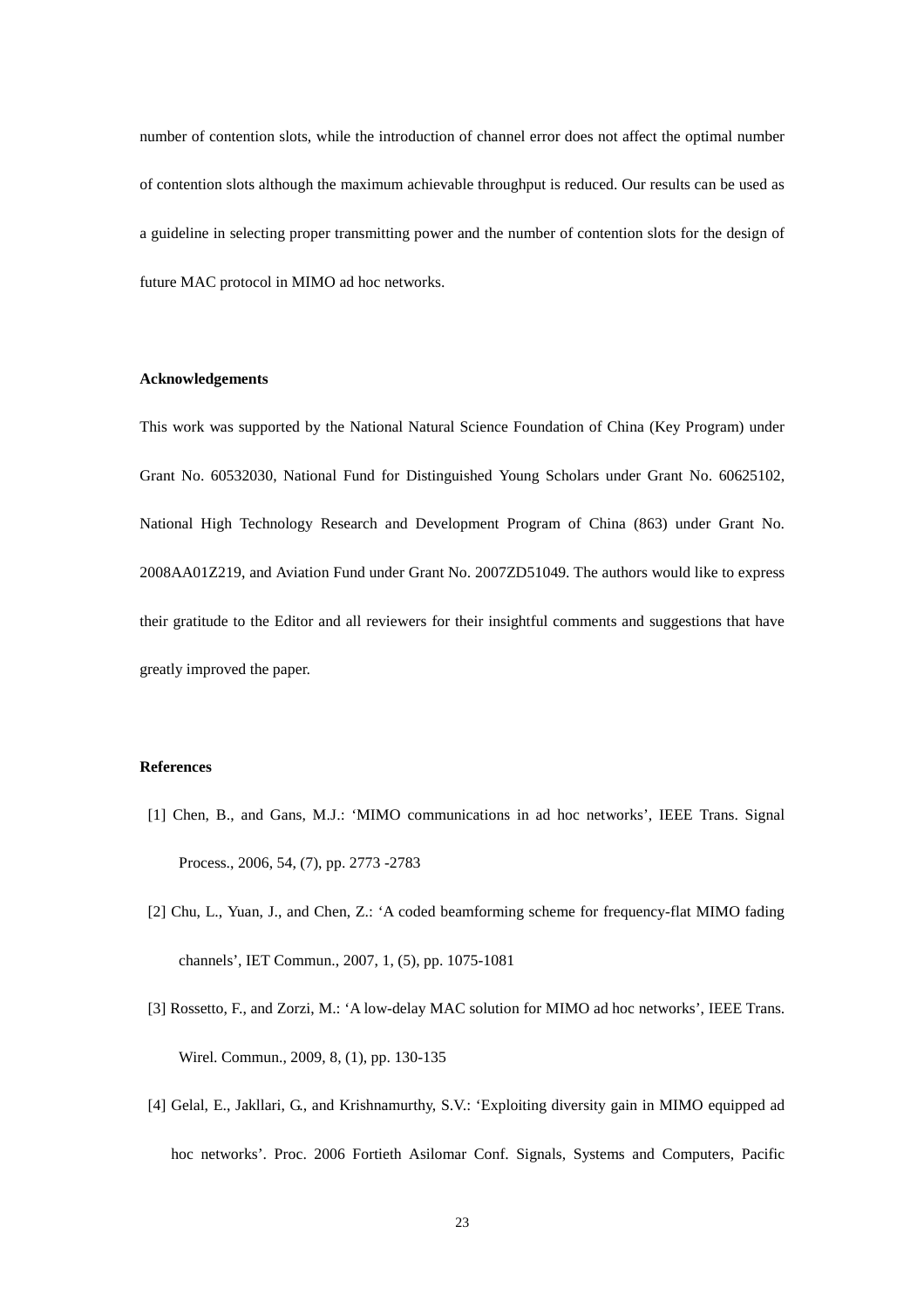Grove, CA, USA, Oct.-Nov*.* 2006, pp. 117-121

- [5] Fakih, K., Diouris, J.F., and Andrieux, G.: 'On the capacity optimization for MIMO ad hoc networks'. Proc. 2008 IEEE Vehicular Technology Conf., Singapore, 11-14 May 2008, pp. 1087-1091
- [6] Khojastepour, M.A., Wang, X., and Madihian, M.: 'MIMO throughput optimisation via quantised rate control', IET Commun., 2007, 1, (3), pp. 333-340
- [7] Sundaresan, K., Sivakumar, R., Ingram, M.A., and Chang, T.Y.: 'Medium access control in ad hoc networks with MIMO links: optimization considerations and algorithms', IEEE Trans. Mob. Comput., 2004, 3, (4), pp. 350-365
- [8] Tang, T., Park, M., Heath, Jr. R.W., and Nettles, S.M.: 'A joint MIMO-OFDM transceiver and MAC design for mobile ad hoc networking'. Proc. 2004 Int. Workshop on Wireless Ad-Hoc Networks, 31 May-3 Jun. 2004, pp. 315-319
- [9] Park, M., Heath, Jr. R.W., and Nettles, S.M.: 'Improving throughput and fairness for MIMO ad hoc networks using antenna selection diversity'. Proc. IEEE 2004 Global Telecommunications Conf., 29 Nov.-3 Dec*.* 2004, pp. 3363-3367
- [10] Shirasu, M., and Sasase, I.: 'A MAC protocol for maximum stream allocation depending on the number of antennas and received RTS packets in MIMO ad hoc networks'. Proc. IEEE 2007 Int. Conf. Communications, Glasgow, Scotland, 24-28 Jun. 2007, pp. 3295-3300
- [11] Wang, D., and Tureli, U.: 'Cooperative MIMO-OFDM and MAC design for broadband ad hoc network'. Proc. IEEE 2005 Military Communications Conf., 17-20 Oct*.* 2005, pp. 201-207
- [12] Ke, B.W., Zhang, Y.J., and Liew, S.C.: 'Media access control with spatial correlation for MIMO ad hoc networks'. Proc. IEEE 2007 Int. Conf. Communications, Glasgow, Scotland, 24-28 Jun.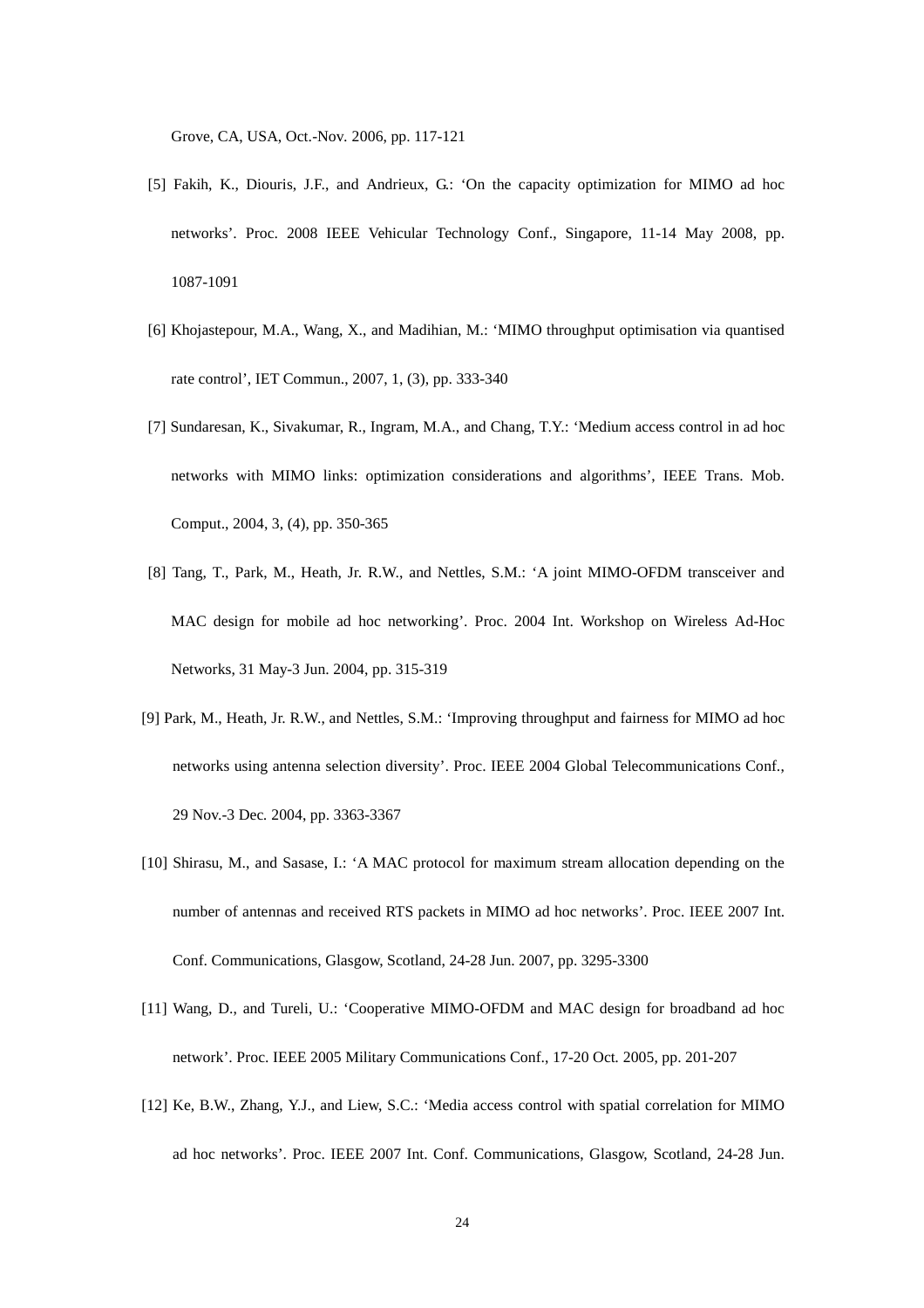2007, pp. 3660-3665

- [13] Hsu, J.L., and Rubin, I.: 'Performance analysis of multi-rate capable random access MAC protocols in wireless multi-hop networks'. IEEE  $2006$   $17<sup>th</sup>$  Int. Symp. Personal, Indoor and Mobile Radio Communications, Helsinki, Sept*.* 2006, pp. 1-5
- [14] Gupta, P., and Kumar, P.R.: 'The capacity of wireless networks', IEEE Trans. Inform. Theory, 2000, 46, (2), pp. 388-404
- [15] Simon, M.K., and Alouini, M.S.: 'Digital communication over fading channels: a unified approach to performance analysis' (WILEY-INTERSCIENCE Press, 2000)
- [16] Paulraj, A., Nabar, R., and Gore, D.: 'Introduction to space-time wireless communications' (CAMBRIDGE UNIVERSITY Press, 2003)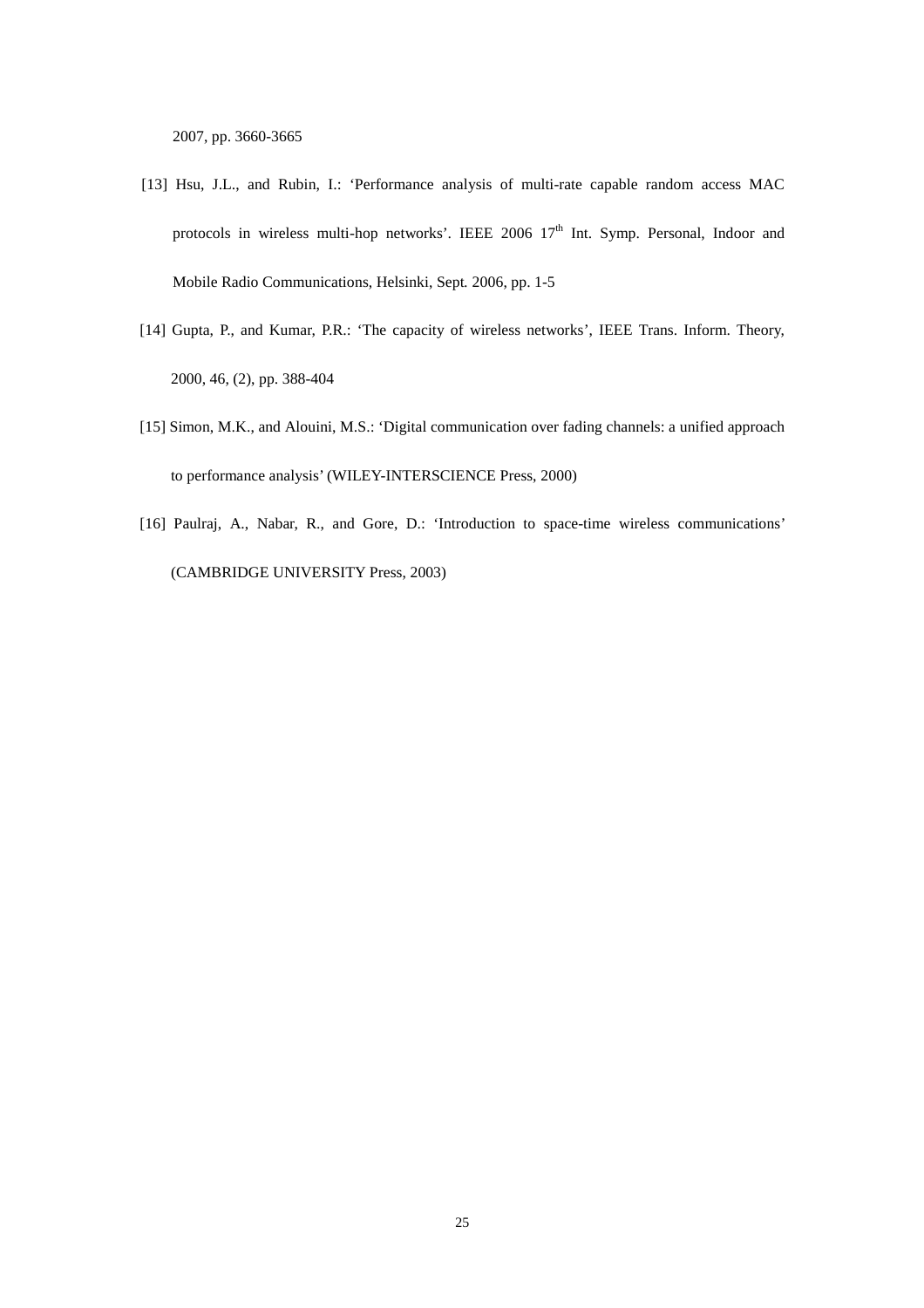## **Figures**

Fig. 1 The frame structure of the simplified MAC protocol with multiple contention slots

Fig. 2 Exemplary process of the MAC protocol

Fig. 3 An example of neighboring nodes of *y* contending for medium access

Fig. 4 Transport throughput over the number of contention slots under selected transmitting power

levels,  $DOF = 4$ 

Fig. 5 Optimal number of contention slots over transmitting power,  $DOF = 4$ 

Fig. 6 Transport throughput over transmitting power under different number of contention slots,

 $DOF = 4$ 

Fig. 7 Optimal transmitting power over the number of contention slots,  $DOF = 4$ 

Fig. 8 Transport throughput as a function of transmitting power and the number of contention slots,

 $DOF = 4$ 

Fig. 9 Transport throughput over the average number of packets generated per second  $\lambda$  at a node for different MAC schemes

Fig. 10 Transport throughput over the number of contention slots under different transmission bit rates,

$$
DOF = 4
$$

Fig. 11 Transport throughput over the number of contention slots with and without channel error,

 $P_t = 120$  mW,  $DOF = 4$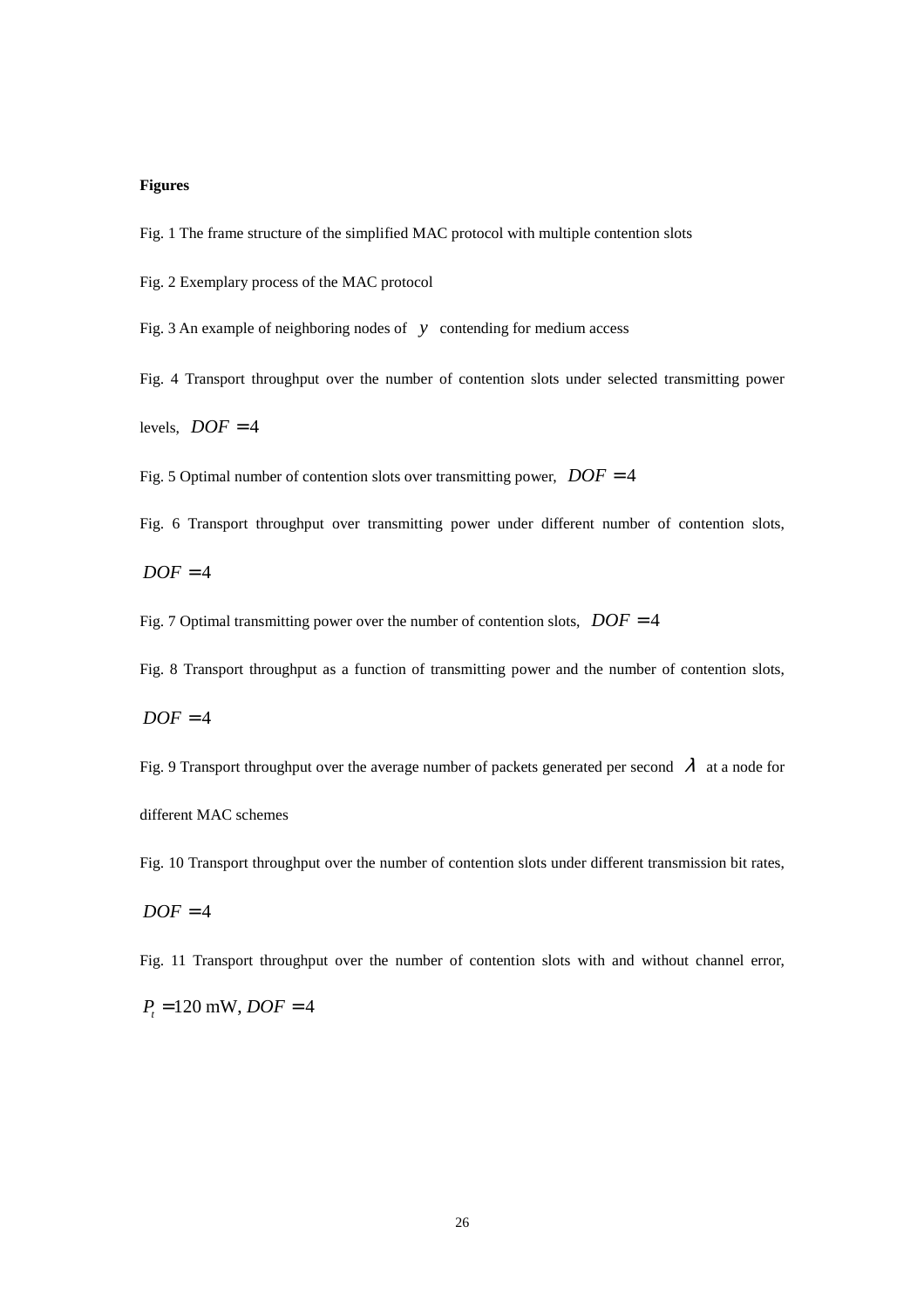



Fig. 2



 $(a)$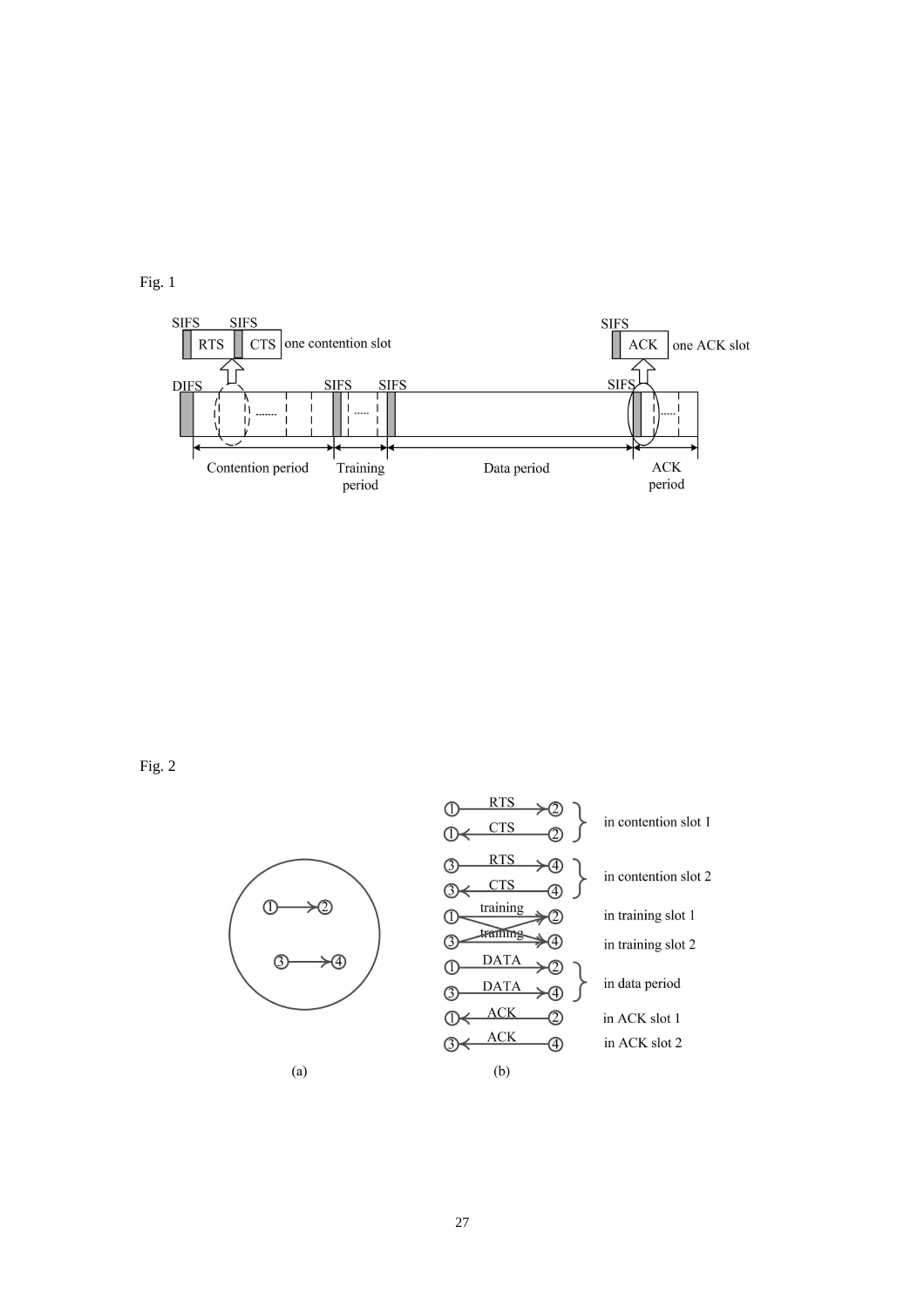

Fig. 4



Fig. 3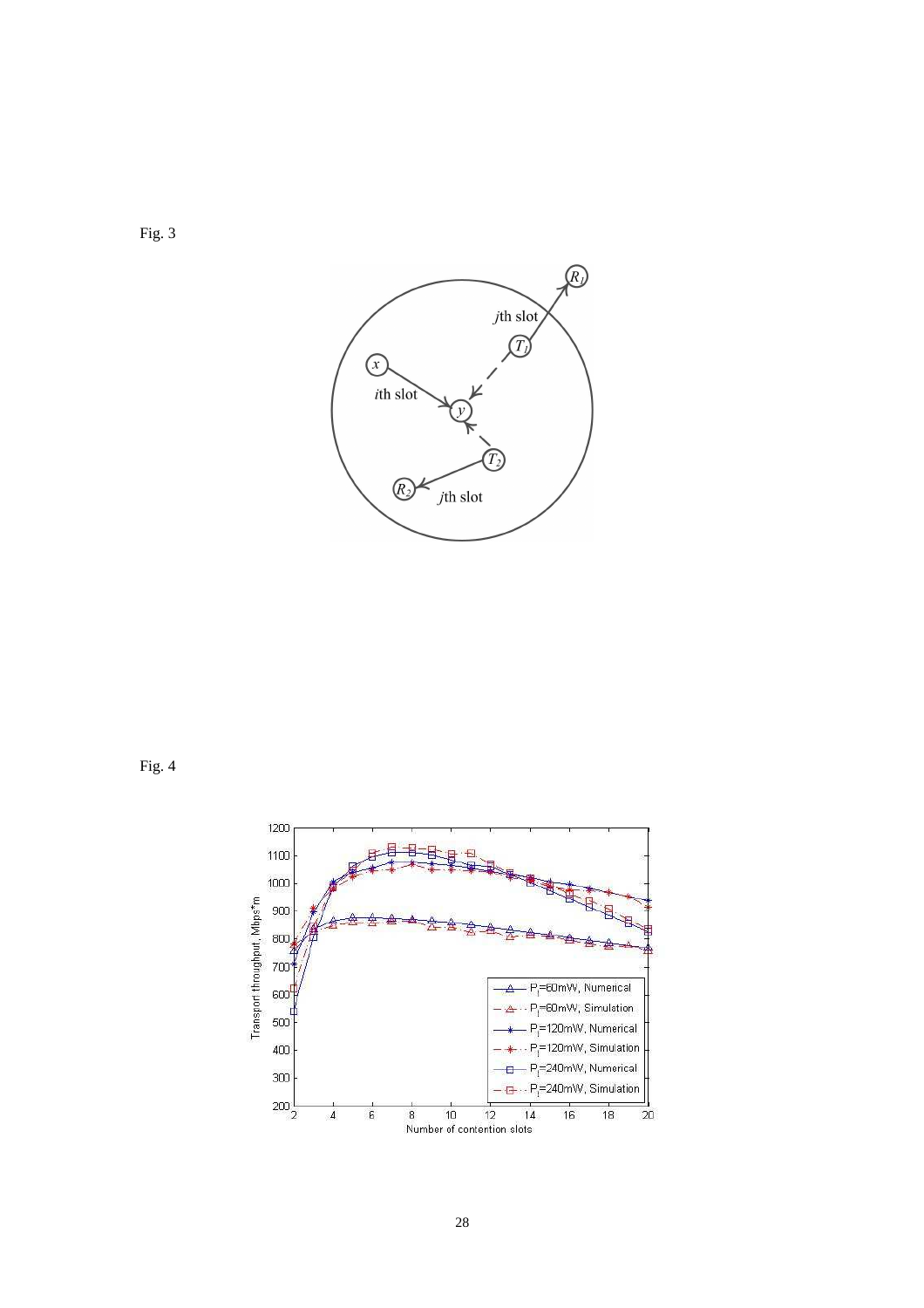

Fig. 6



Fig. 5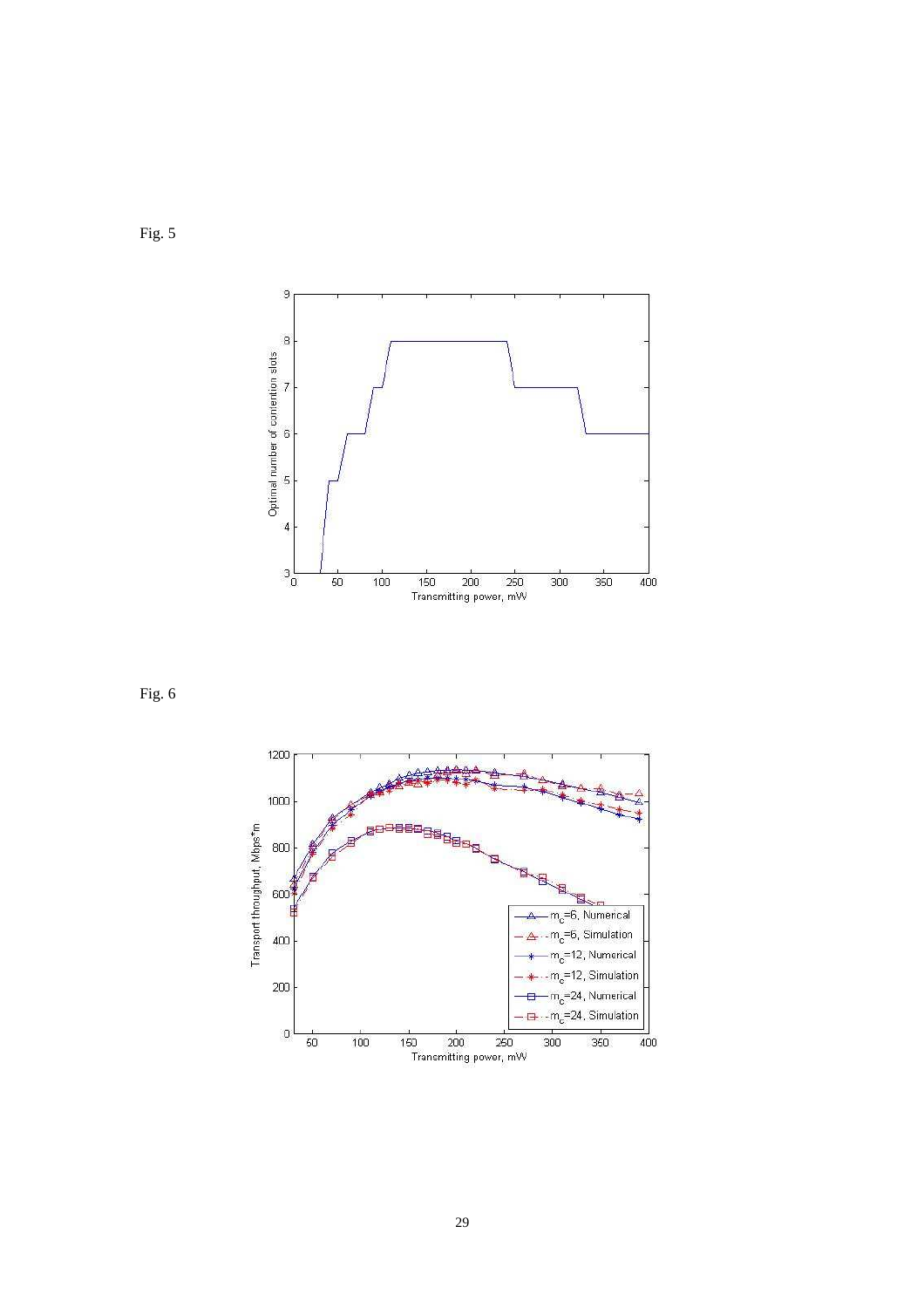



Fig. 8

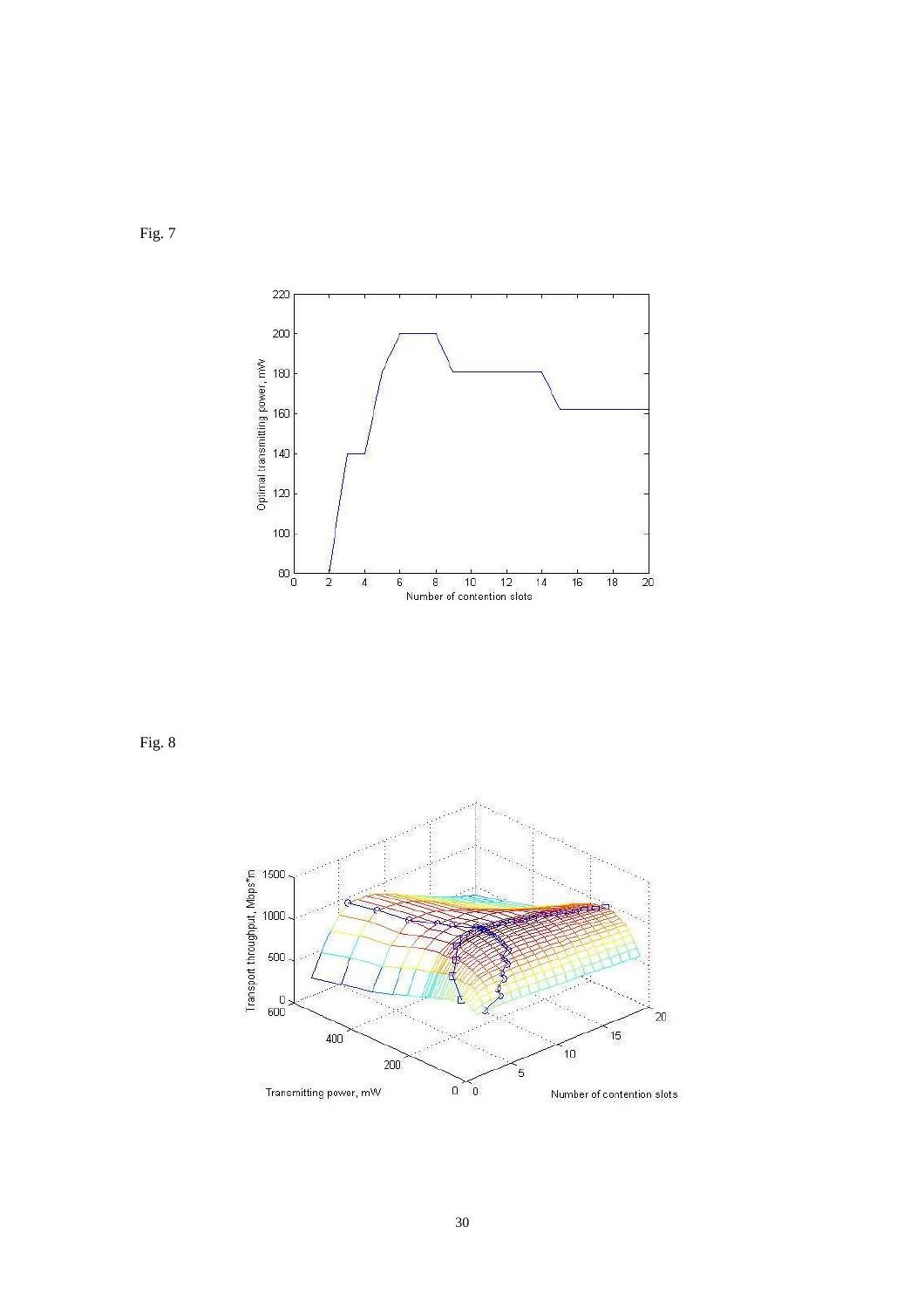

Fig. 9

Fig. 10